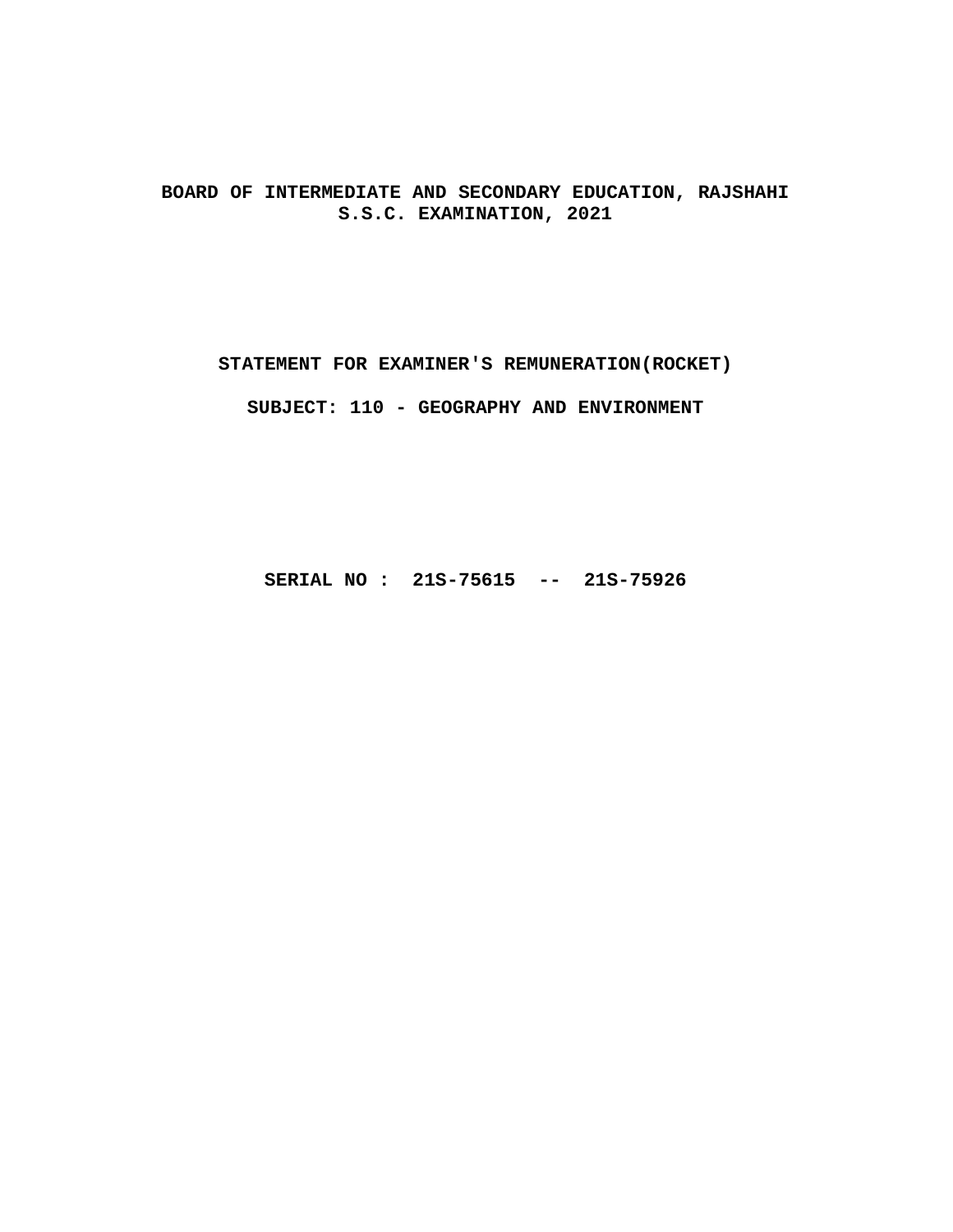#### **BOARD OF INTERMEDIATE AND SECONDARY EDUCATION, RAJSHAHI**  S.S.C. EXAMINATION, 2021 Page No 1  **STATEMENT FOR EXAMINER'S REMUNERATION(ROCKET)**

 **SUBJECT: 110 - GEOGRAPHY AND ENVIRONMENT ======================================================================================== CODE | SERIAL NO.| MOBILE A/C /NID | EXAMINER NAME/ DESCRIPTION | TOTAL SCRIPT/TAKA ======================================================================================== 9501 | 21S-75615 | 019160914544 | MD. MAMUNUR RASHID PRAMANIK 250 19777028804215909 | (250 X @30 +100 +460 - 0-68-10-20-750) = 7,212/= ---------------------------------------------------------------------------------------- 9503 | 21S-75616 | 017447724257 | MD. MANSUR RAHMAN KHAN 247 8121205987366 | (247 X @30 +250 +460 - 0-68-10-20-741) = 7,281/= ---------------------------------------------------------------------------------------- 9504 | 21S-75617 | | MOST. CHINA PARVIN 200 6914127041241 | (200 X @30 +250 +460 - 0-68-10-20-600) = 6,012/= ---------------------------------------------------------------------------------------- 9507 | 21S-75618 | 017186166791 | MD. ISTAK ALI 248 8122505847494 | (248 X @30 +250 +460 - 0-68-10-20-744) = 7,308/= ---------------------------------------------------------------------------------------- 9509 | 21S-75619 | 017724149205 | MD. MATLEBUR RAHMAN 250 8111224075417 | (250 X @30 +250 +460 - 0-68-10-20-750) = 7,362/= ---------------------------------------------------------------------------------------- 9512 | 21S-75620 | 017123137410 | MD. SHAMSUL HOQUE 250 8112594945951 | (250 X @30 +250 +460 - 0-68-10-20-750) = 7,362/= ---------------------------------------------------------------------------------------- 9513 | 21S-75621 | 017153192452 | ANANDA KUMAR PAUL 262 8127211151201 | (262 X @30 +250 +460 - 0-68-10-20-786) = 7,686/= ---------------------------------------------------------------------------------------- 9514 | 21S-75622 | 017247738253 | A. T. M. REZAUL KARIM 250 8115313435448 | (250 X @30 +250 +460 - 0-68-10-20-750) = 7,362/= ---------------------------------------------------------------------------------------- 9515 | 21S-75623 | 017106332195 | MD. SHOHIDUL ISLAM 300** 

|                    | 19638121016251932             |                                                                                        |     |  |
|--------------------|-------------------------------|----------------------------------------------------------------------------------------|-----|--|
| $9516$   21S-75624 | 017241130920<br>8115367414164 | MD. FAZLUR RAHMAN<br>$(250 \t X \t @30 +250 +460 - 0-68-10-20-750) = 7,362/=$          | 250 |  |
| $9517$   21S-75625 | 017439212375<br>8111244008303 | MD. AYNAL HAOUE                                                                        | 250 |  |
| $9518$   215-75626 | 017173744041<br>8119457814307 | SHIBEN DRANATH SARKER                                                                  | 248 |  |
| $9519$   21S-75627 | 017098372845<br>8111021357137 | MD. SIRAJUL ISLAM                                                                      | 250 |  |
| $9521$   215-75628 | 017215903328<br>8118281670371 | MODHUSUDHON MONDOL                                                                     | 250 |  |
| $9523$   215-75629 | 017182827093<br>8113428732545 | MD. ANAMUL HAQUE<br>$(300 \t X \t 030 + 250 + 460 - 0 - 68 - 10 - 20 - 900) = 8,712/=$ | 300 |  |
| $9524$   215-75630 | 017728611220<br>8111224088225 | S. M. BASHIR UDDIN<br>$(250 \t X \t @30 +250 +460 - 0-68-10-20-750) = 7,362/=$         | 250 |  |
| $9525$   21S-75631 | 017212057467<br>8111021356223 | MD. ANWAR HOSSAIN                                                                      | 250 |  |

 **TOTAL TAKA IN THIS PAGE = 1,26,489/=**

 **\_\_\_\_\_\_\_\_\_\_ \_\_\_\_\_\_\_\_\_\_\_\_\_\_\_\_\_\_\_\_\_ \_\_\_\_\_\_\_\_\_\_\_\_\_\_\_\_ \_\_\_\_\_\_\_\_\_\_\_\_\_\_\_\_\_\_\_\_\_\_\_\_\_**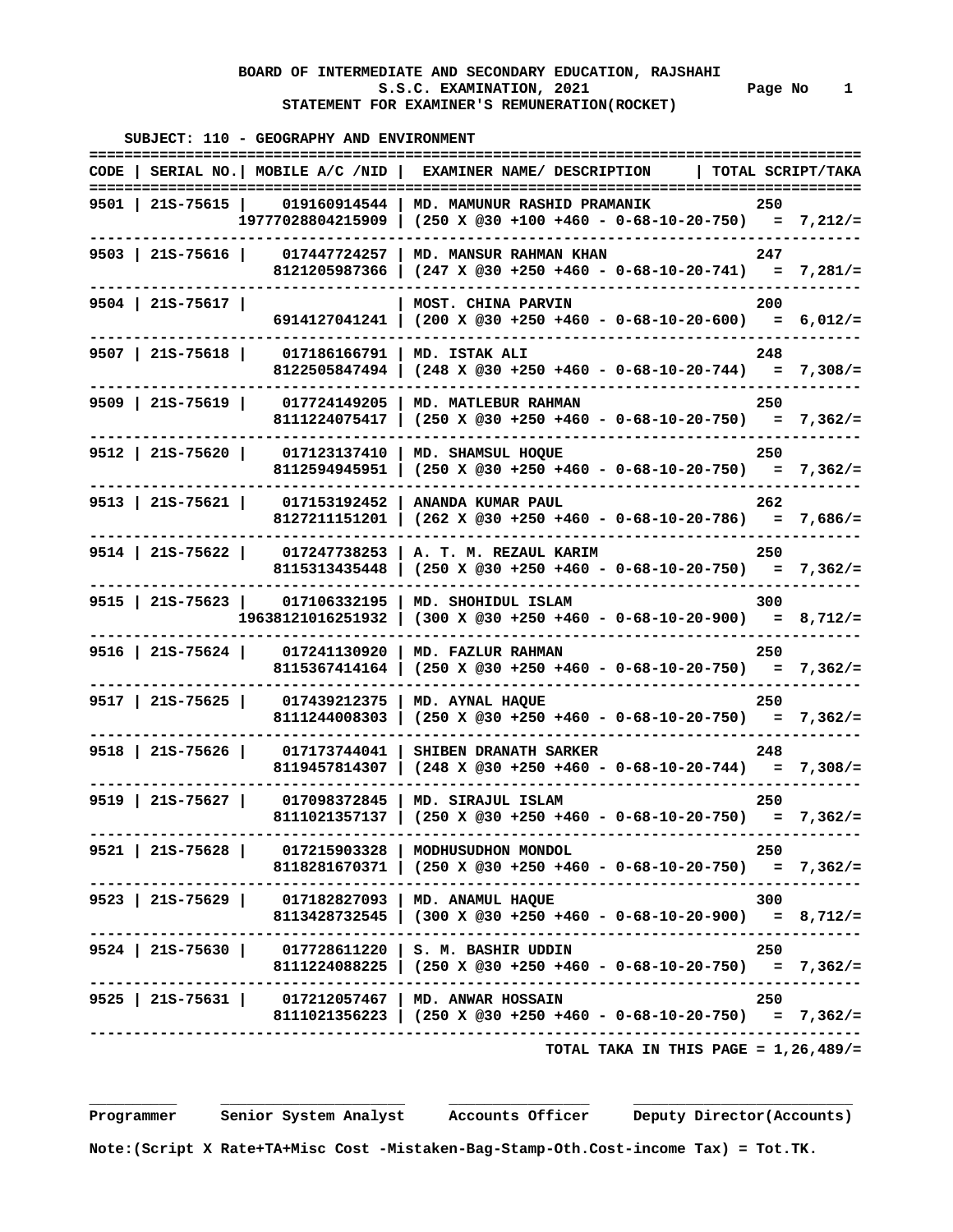# **BOARD OF INTERMEDIATE AND SECONDARY EDUCATION, RAJSHAHI**  S.S.C. EXAMINATION, 2021 **Page No** 2  **STATEMENT FOR EXAMINER'S REMUNERATION(ROCKET)**

|                     | SUBJECT: 110 - GEOGRAPHY AND ENVIRONMENT                                      | PREVIOUS TOTAL = $1,26,489/$ =<br>==============================                                     | ============ |
|---------------------|-------------------------------------------------------------------------------|------------------------------------------------------------------------------------------------------|--------------|
|                     | $CODE$   SERIAL NO.   MOBILE A/C /NID  <br>================================== | EXAMINER NAME/ DESCRIPTION<br>  TOTAL SCRIPT/TAKA                                                    |              |
| 9527   21S-75632    | 017147247108                                                                  | MD. MUKBUL HOSSAIN<br>200                                                                            |              |
|                     |                                                                               | 8111294112586   (200 X @30 +250 +460 - 0-68-10-20-600) = 6,012/=                                     |              |
| $9528$   215-75633  | 017137023685                                                                  | MD. ABDUL MANNAN<br>267                                                                              |              |
|                     | 8118227596860                                                                 | $(267 \t X \t @30 +250 +460 - 0-68-10-20-801) = 7,821/=$                                             |              |
| 9530   21S-75634    | 017187454247                                                                  | <b>TAPAN KUMAR SARKAR</b><br>252                                                                     |              |
|                     | 8111022263065                                                                 | $(252 \t X \t 230 + 250 + 460 - 0 - 68 - 10 - 20 - 756) = 7,416/=$                                   |              |
| $9532$   215-75635  | 017163579841                                                                  | MD. SHORIFUL ISLAM<br>300                                                                            |              |
|                     | 8192227259690                                                                 | $(300 \t X \t 230 + 100 + 460 - 0 - 68 - 10 - 20 - 900) = 8,562/=$                                   |              |
| 9533   21S-75636    | 017299383013                                                                  | MD. RUSTAM ALI<br>250                                                                                |              |
|                     | 8121008245823                                                                 | $(250 \t X \t @30 +250 +460 - 0-68-10-20-750) = 7,362/=$                                             |              |
|                     | 9535   21s-75637   017656493349                                               | MD. MOKSEDUR RAHMAN<br>250                                                                           |              |
|                     | 1931431686                                                                    | $(250 \times @30 +250 +460 - 0-68-10-20-750) = 7,362/=$                                              |              |
|                     | 9536   21S-75638   017385272847                                               | MD. ABDUL KADER<br>250                                                                               |              |
|                     | 8113111538298                                                                 | $(250 \t X \t @30 +250 +460 - 0-68-10-20-750) = 7,362/=$                                             |              |
|                     | 9538 215-75639 017188871340                                                   | MOHAMMAD AZAD ALI<br>250                                                                             |              |
|                     | 19668118227604031                                                             | $(250 \t X \t @30 +250 +460 - 0-68-10-20-750) = 7,362/=$                                             |              |
|                     | 9539 215-75640 017385268076                                                   | MD. ISMAIL HOSSAIN<br>251                                                                            |              |
|                     | 8111282026067                                                                 | $(251 \t X \t @30 +250 +460 - 0-68-10-20-753) = 7,389/=$                                             |              |
| $9541$   21S-75641  | 017319891945                                                                  | <b>MISS. RAHANA PARVIN</b><br>300                                                                    |              |
|                     | 8678419865                                                                    | $(300 \t X \t 230 +250 +460 - 0 -68 -10 -20 -900) = 8,712/=$                                         |              |
| 9542   215-75642    | 017376576001                                                                  | MD. SHAMIMUL HAQUE<br>250                                                                            |              |
|                     | 8111023333147                                                                 | $(250 \t X \t @30 +250 +460 - 0-68-10-20-750) = 7,362/=$                                             |              |
| $9543$   215-75643  | 017218777257                                                                  | MD. SHAFIQUL ISLAM<br>258                                                                            |              |
|                     | 7789192569                                                                    |                                                                                                      |              |
| $9544$   21S-75644  | 013217575913                                                                  | MD. ABDUS SALAM<br>295                                                                               |              |
|                     | 8111022267674                                                                 | $(295 \times @30 +250 +460 - 0-68-10-20-885) = 8,577/=$                                              |              |
|                     |                                                                               | .---------------------------------<br>9545   21S-75645   017191302563   MOST. FATIMA KHATUN<br>- 250 |              |
|                     |                                                                               | 8129405755355   (250 X @30 +250 +460 - 0-68-10-20-750) = 7,362/=                                     |              |
|                     |                                                                               | 9547   21S-75646   017188351427   MD. NASIM UDDIN<br>250                                             |              |
|                     |                                                                               | 8112531936213   (250 X @30 +250 +460 - 0-68-10-20-750) = 7,362/=                                     |              |
|                     |                                                                               | 9548   21S-75647   017743401073   MD. MOSTAFIZUR RAHMAN<br>250                                       |              |
| ------------------- |                                                                               | 7016620407153   (250 X @30 +250 +460 - 0-68-10-20-750) = 7,362/=                                     |              |
|                     |                                                                               | 9549   21S-75648   017223201113   MD. SERAJUL ISLAM<br>250                                           |              |
|                     |                                                                               | 8127215312552   (250 X @30 +250 +460 - 0-68-10-20-750) = 7,362/=                                     |              |
|                     |                                                                               | TOTAL TAKA IN THIS PAGE = $1,28,325/$ =                                                              |              |

 **Programmer Senior System Analyst Accounts Officer Deputy Director(Accounts)**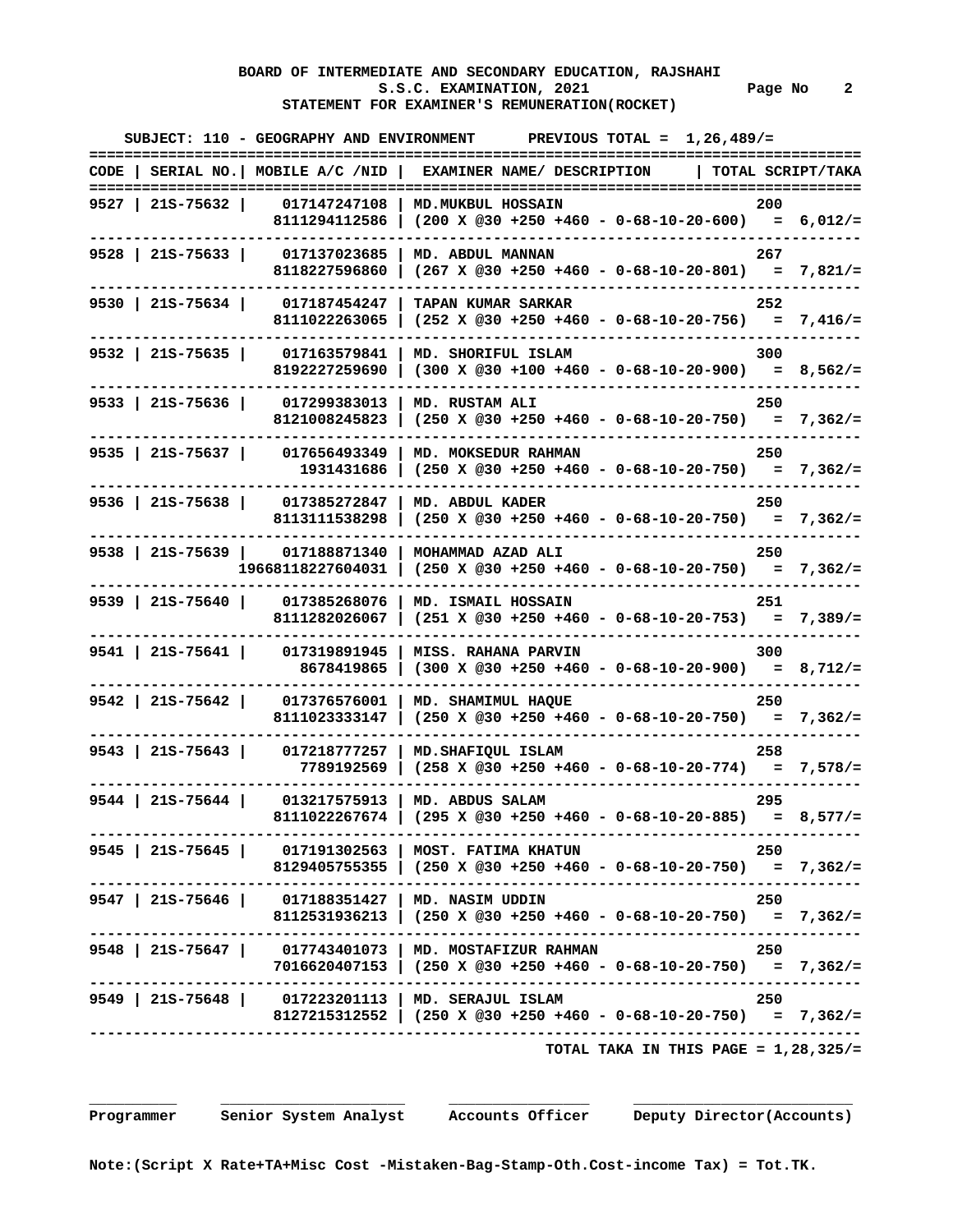# **BOARD OF INTERMEDIATE AND SECONDARY EDUCATION, RAJSHAHI**  S.S.C. EXAMINATION, 2021 **Page No** 3  **STATEMENT FOR EXAMINER'S REMUNERATION(ROCKET)**

|                    |                                                   | SUBJECT: 110 - GEOGRAPHY AND ENVIRONMENT PREVIOUS TOTAL = $2,54,814/$ =<br>===========                                              | ========= |
|--------------------|---------------------------------------------------|-------------------------------------------------------------------------------------------------------------------------------------|-----------|
|                    |                                                   | CODE   SERIAL NO.   MOBILE A/C /NID   EXAMINER NAME/ DESCRIPTION<br>  TOTAL SCRIPT/TAKA                                             |           |
| 9550   215-75649   | 017202977661                                      | MD. AKHTAR HOSSAIN<br>250<br>8127217380885   (250 X @30 +250 +460 - 0-68-10-20-750) = 7,362/=                                       |           |
| 9552   21S-75650   | 017671885003<br>8112587970926                     | MD. AHSHANUL HAQUE<br>250<br>$(250 \t X \t @30 +250 +460 - 0-68-10-20-750) = 7,362/=$                                               |           |
| 9555   21s-75651   | 018603557584   NIRMAL KUMAR                       | 250<br>8111055285781   $(250 \times @30 +250 +460 - 0-68-10-20-750) = 7,362/=$                                                      |           |
| $9556$   215-75652 | 017164077844                                      | MD. MIZANUR RAHMAN<br>250<br>8113485683935 (250 x @30 +250 +460 - 0-68-10-20-750) = 7,362/=                                         |           |
| 9557   21S-75653   | 017961610372  <br>8123107583401                   | 250<br><b>MST.FAHIMA KHATUN</b><br>$(250 \t X \t 230 + 250 + 460 - 0 - 68 - 10 - 20 - 750) = 7,362/=$                               |           |
| $9560$   21S-75654 | 017735335451<br>8112571906856                     | 267<br>MD. ABU HANA MOSTAFA KAMAL<br>$(267 \t X \t @30 +250 +460 - 0-68-10-20-801) = 7,821/=$                                       |           |
| $9561$   21S-75655 | 017376216091<br>8198508263344                     | MST. MAHFUZA KHATUN<br>362<br>$(362 \times @30 +250 +460 - 0-68-10-20-1086) = 10,386/=$                                             |           |
| $9562$   21S-75656 | 017123123861<br>8111063322874                     | <b>GOUTOM CHANDRA</b><br>258<br>$(258 \t X \t @30 +250 +460 - 0-68-10-20-774) = 7,578/=$                                            |           |
| $9563$   21S-75657 | 017109469242<br>8121016253487                     | SHOPON KUMAR CHOWDHURY<br>250<br>$(250 \t X \t 230 +250 +460 - 0 -68 -10 - 20 -750) = 7,362/=$                                      |           |
| $9564$   21S-75658 | --------<br>017190232875<br>8113135542604         | MD. AKBAR ALI<br>250<br>$(250 \times @30 +250 +460 - 0-68-10-20-750) = 7,362/=$                                                     |           |
| 9565   21S-75659   | 017100006856<br>19758113171000001                 | MD. WAZED ALI<br>250<br>$(250 \t X \t 230 +250 +460 - 0 -68 -10 - 20 -750) = 7,362/=$                                               |           |
| $9566$   21S-75660 | 017234298475  <br>8119470747349                   | 250<br>MD. NURUL ISLAM<br>$(250 \t X \t 230 + 250 + 460 - 0 - 68 - 10 - 20 - 750) = 7.362/=$                                        |           |
| $9567$   215-75661 | 8128208578491                                     | 017391024375   MD. MAHFUZUR RAHMAN<br>250<br>$(250 \times @30 +250 +460 - 0-68-10-20-750) = 7,362/=$                                |           |
|                    | 9569   21S-75662   017137340996   MD. OHADUZZAMAN | 348<br>8112594951476   (348 X @30 +250 +460 - 0-68-10-20-1044) = 10,008/=                                                           |           |
|                    | 9570   21S-75663   017285842430   MD. ABDUL KUDDS | 250<br>8111022268802   (250 X @30 +250 +460 - 0-68-10-20-750) = 7,362/=                                                             |           |
|                    | 9571   21S-75664   017188224612   MD. TOPURAHAN   | 250<br>8111063322222   (250 X @30 +250 +460-50-68-10-20-750) = 7,312/=                                                              |           |
|                    |                                                   | 9572   21S-75665   017518461745   MD. ABDUL KUDDUS<br>250<br>$19788113425767044$   (250 X @30 +250 +460 - 0-68-10-20-750) = 7,362/= |           |
|                    |                                                   | TOTAL TAKA IN THIS PAGE = $1,31,449/$ =                                                                                             |           |

 **Programmer Senior System Analyst Accounts Officer Deputy Director(Accounts)**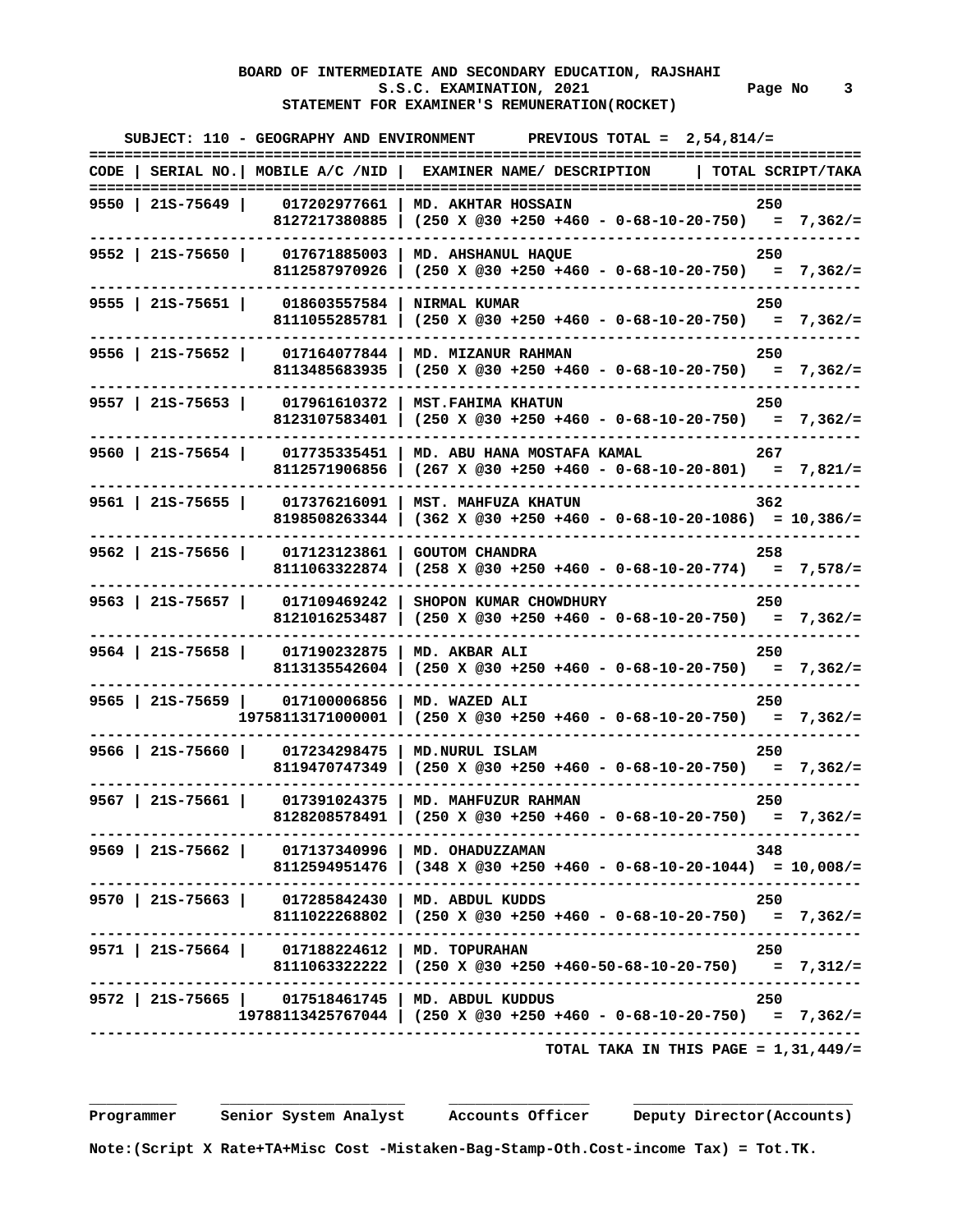# **BOARD OF INTERMEDIATE AND SECONDARY EDUCATION, RAJSHAHI**  S.S.C. EXAMINATION, 2021 Page No 4  **STATEMENT FOR EXAMINER'S REMUNERATION(ROCKET)**

| ===========       |     | SUBJECT: 110 - GEOGRAPHY AND ENVIRONMENT PREVIOUS TOTAL = $3,86,263/$ =    |                                                     |                     |  |
|-------------------|-----|----------------------------------------------------------------------------|-----------------------------------------------------|---------------------|--|
| TOTAL SCRIPT/TAKA |     | CODE   SERIAL NO.   MOBILE A/C /NID   EXAMINER NAME/ DESCRIPTION           |                                                     |                     |  |
|                   | 250 |                                                                            | 017266415464   MD. AFTAB UDDIN                      | 9573   21S-75666    |  |
|                   |     | 8123413617980   (250 X @30 +250 +460 - 0-68-10-20-750) = 7,362/=           |                                                     |                     |  |
|                   | 250 | MD. ABUL HOSSAIN                                                           | 017267620034                                        | $9576$   21S-75667  |  |
|                   |     | $(250 \t X \t @30 +250 +460 - 0-68-10-20-750) = 7,362/=$                   | 8117254432921                                       |                     |  |
|                   | 250 | $017210373722$   ABUL BASED MD. EHSAN HABIB                                |                                                     | $9577$   21S-75668  |  |
|                   |     | 8118227601854   (250 X @30 +250 +460 - 0-68-10-20-750) = 7,362/=           |                                                     |                     |  |
|                   | 250 |                                                                            | $017192093247$   MD. AMDADUL HAQUE                  | $9578$   215-75669  |  |
|                   |     | 8111055270877   (250 X @30 +250 +460 - 0-68-10-20-750) = 7,362/=           |                                                     |                     |  |
|                   | 250 | MD. RAFIQUL ISLAM SORDER                                                   | 017732543246                                        | 9579   21S-75670    |  |
|                   |     | 5983825497   $(250 \times @30 +250 +460 - 0-68-10-20-750) = 7,362/=$       |                                                     |                     |  |
|                   | 250 |                                                                            | $017138144194$   RAM PADA MONDAL                    | $9583$   21S-75671  |  |
|                   |     | $(250 \t{X} \t@30 + 250 + 460 - 0 - 68 - 10 - 20 - 750) = 7,362/=$         | 6910919649145                                       |                     |  |
|                   | 250 | MST. ASMA KHATUN                                                           | 017319487098                                        | 9584   215-75672    |  |
|                   |     | $(250 \t X \t @30 +250 +460 - 0-68-10-20-750) = 7,362/=$                   | 8122502837936                                       |                     |  |
|                   | 250 | MD. TOFIOUL ISLAM                                                          | 018205328314                                        | 9585   21s-75673    |  |
|                   |     | $(250 \t X \t @30 +250 +460 - 0-68-10-20-750) = 7,362/=$                   | 8112547869879                                       |                     |  |
|                   | 250 | MD. MOMINUL ISLAM                                                          | 9586   21S-75674   017280310911                     |                     |  |
|                   |     | $(250 \t X \t @30 +250 +460 - 0-68-10-20-750) = 7,362/=$                   | 19778112531935081                                   |                     |  |
|                   | 248 | MD. SIRAJUL ISLAM                                                          | 017213349475                                        | $9587$   215-75675  |  |
|                   |     | $(248 \times @30 +250 +460 - 0-68-10-20-744) = 7,308/=$                    | 8122508853532                                       |                     |  |
|                   | 308 | <b>MD.ALAMGIR HOSSAIN</b>                                                  | 017171512365                                        | 9589   21s-75676    |  |
|                   |     | $(308 \t{X} \t{0}30 + 250 + 460 - 0 - 68 - 10 - 20 - 924) = 8,928/=$       | 6416963669359                                       |                     |  |
|                   | 255 | MST. SHIRINA AKTAR                                                         | 017322615613                                        | $9590$   215-75677  |  |
|                   |     | 8118281671673   $(255 \t{X} \t{0}30 +250 +460 - 0-68-10-20-765) = 7,497/=$ |                                                     |                     |  |
|                   | 252 | 017101367472   MD.HARUN OR RASHID                                          |                                                     | $9592$   215-75678  |  |
|                   |     | 8123418623455   $(252 \times @30 +250 +460 - 0-68-10-20-756) = 7,416/=$    |                                                     |                     |  |
|                   | 250 |                                                                            | 9593   21S-75679   017706702682   IFTAKHAR AHAMMAD  |                     |  |
|                   |     | 8112531921806   (250 X @30 +250 +460 - 0-68-10-20-750) = 7,362/=           |                                                     |                     |  |
|                   | 300 |                                                                            | 9595   21S-75680   017439092308   MD. ZAMIRUL ISLAM |                     |  |
|                   |     | 8111022261670   (300 X @30 +250 +460 - 0-68-10-20-900) = 8,712/=           |                                                     |                     |  |
|                   | 250 |                                                                            | 9596   215-75681   017146022685   ASITH KUMAR DAS   |                     |  |
|                   |     | 8111294108631   (250 X @30 +250 +460 - 0-68-10-20-750) = 7,362/=           |                                                     |                     |  |
|                   | 250 |                                                                            | 9597   21S-75682   019577766430   MD. ALTAF HOSSAIN | ------------------- |  |
|                   |     | 8129407705801   (250 X @30 +250 +460 - 0-68-10-20-750) = 7,362/=           |                                                     |                     |  |
|                   |     | TOTAL TAKA IN THIS PAGE = $1,28,205/$ =                                    |                                                     |                     |  |
|                   |     |                                                                            |                                                     |                     |  |

 **Programmer Senior System Analyst Accounts Officer Deputy Director(Accounts)**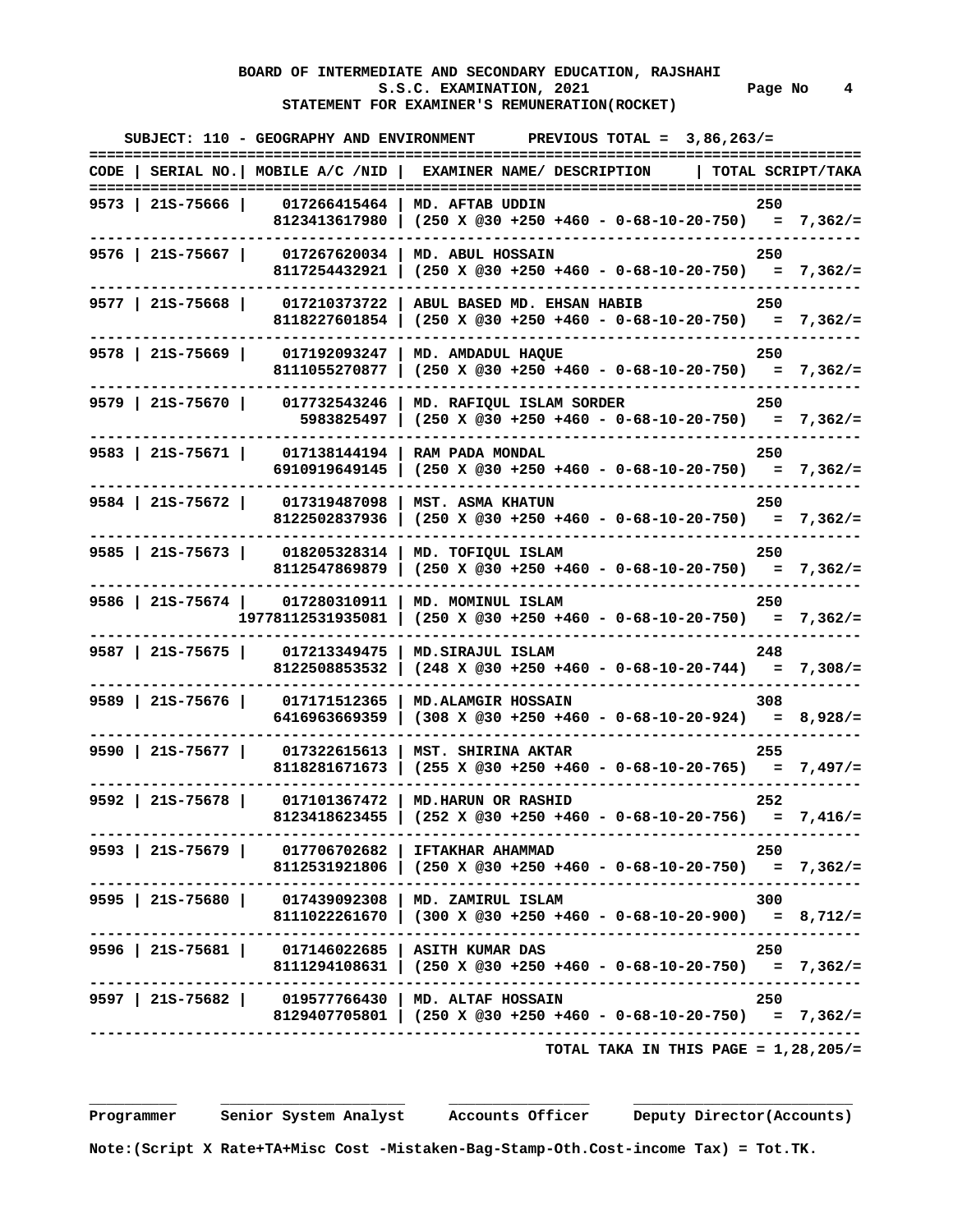# **BOARD OF INTERMEDIATE AND SECONDARY EDUCATION, RAJSHAHI**  S.S.C. EXAMINATION, 2021 **Page No** 5  **STATEMENT FOR EXAMINER'S REMUNERATION(ROCKET)**

|  |                                                   | SUBJECT: 110 - GEOGRAPHY AND ENVIRONMENT PREVIOUS TOTAL = $5,14,468/$ =<br>===================================<br>============ |
|--|---------------------------------------------------|--------------------------------------------------------------------------------------------------------------------------------|
|  |                                                   | CODE   SERIAL NO.   MOBILE A/C /NID   EXAMINER NAME/ DESCRIPTION   TOTAL SCRIPT/TAKA                                           |
|  |                                                   | 9598   21S-75683   017739628977   MD. NAZRUL ISLAM<br>245                                                                      |
|  |                                                   | 8113159504843   (245 X @30 +250 +460 - 0-68-10-20-735) = 7,227/=                                                               |
|  |                                                   | 9600   21S-75684   017203577769   MD. SOFIQUL ISLAM<br>250                                                                     |
|  |                                                   | 8129403721552   $(250 \times @30 +250 +460 - 0-68-10-20-750) = 7,362/=$                                                        |
|  |                                                   | 9602   21S-75685   017188577410   NIHER RANJAN ROY<br>250                                                                      |
|  |                                                   | 8122504845182   (250 X @30 +250 +460 - 0-68-10-20-750) = 7,362/=                                                               |
|  | 9603   21S-75686   017261624278   JASMIN AFROZ    | 250                                                                                                                            |
|  |                                                   | 8117227477285   (250 X @30 +250 +460 - 0-68-10-20-750) = 7,362/=                                                               |
|  |                                                   | 9605   21S-75687   019964279133   MD. NAZRUL ISLAM<br>258                                                                      |
|  |                                                   | 8123416620857   (258 X @30 +250 +460 - 0-68-10-20-774) = 7,578/=                                                               |
|  |                                                   | 9606   21S-75688   017547820730   MST. NASRIN ANZUM<br>250                                                                     |
|  |                                                   | 8119440775068   $(250 \times @30 +250 +460 - 0-68-10-20-750) = 7,362/=$                                                        |
|  | 9607   21S-75689   017241615580   MST.NASRINBEGUM | 250                                                                                                                            |
|  |                                                   | 8119454711174   (250 X @30 +250 +460 - 0-68-10-20-750) = 7,362/=                                                               |
|  |                                                   | 9609   21S-75690   017293196952   MD. SHARIFUL ISLAM<br>250                                                                    |
|  |                                                   | 8112594951278 (250 X @30 +250 +460 - 0-68-10-20-750) = 7,362/=                                                                 |
|  |                                                   | 9610   21S-75691   017405993790   MD. SAIFUL ISLAM<br>250                                                                      |
|  |                                                   | 8118227594097   (250 X @30 +250 +460 - 0-68-10-20-750) = 7,362/=                                                               |
|  |                                                   | 9611   21S-75692   017205783545   MD. MOKLESUR RAHMAN<br>250                                                                   |
|  |                                                   | 8122501836213   (250 X @30 +250 +460 - 0-68-10-20-750) = 7,362/=                                                               |
|  |                                                   | 9612   21S-75693   017146022674   MD. MEHEDI HASAN MANIK<br>250                                                                |
|  |                                                   | 8118227605003   (250 X @30 +250 +460 - 0-68-10-20-750) = 7,362/=                                                               |
|  | 9613   21S-75694   017376089234   MD. KAMAL UDDIN | 250                                                                                                                            |
|  |                                                   | 8112539893465   (250 X @30 +250 +460 - 0-68-10-20-750) = 7,362/=                                                               |
|  |                                                   | 9616   21S-75695   019201901783   MD. ZAIDUR RAHMAN<br>277                                                                     |
|  |                                                   | 8117270490585   (277 X @30 +250 +460 - 0-68-10-20-831) = 8,091/=                                                               |
|  |                                                   | .----------------------------------<br>9617   21S-75696   017256710610   MD. ROBIUL ISLAM<br>- 250                             |
|  |                                                   | 6414011152   (250 X @30 +250 +460 - 0-68-10-20-750) = 7,362/=                                                                  |
|  | 9618   21S-75697   017868654490   ARZINA BANU     | 250                                                                                                                            |
|  |                                                   | 8112571906822   (250 X @30 +250 +460 - 0-68-10-20-750) = 7,362/=                                                               |
|  |                                                   | 9619   21S-75698   017146026114   MD. SHOREFUL ISLAM<br>247                                                                    |
|  |                                                   | 8115367426068   $(247 \times 0.30 + 250 + 460 - 0.68 - 10 - 20 - 741) = 7,281/z$                                               |
|  | 9620   21S-75699   017215235409   MD. HAZRAT ALI  | ----------------------------------<br>252                                                                                      |
|  |                                                   | 8118213632054   (252 X @30 +250 +460 - 0-68-10-20-756) = 7,416/=                                                               |
|  |                                                   | TOTAL TAKA IN THIS PAGE = $1,25,937/$ =                                                                                        |

 **\_\_\_\_\_\_\_\_\_\_ \_\_\_\_\_\_\_\_\_\_\_\_\_\_\_\_\_\_\_\_\_ \_\_\_\_\_\_\_\_\_\_\_\_\_\_\_\_ \_\_\_\_\_\_\_\_\_\_\_\_\_\_\_\_\_\_\_\_\_\_\_\_\_** 

 **Programmer Senior System Analyst Accounts Officer Deputy Director(Accounts)** 

 **Note:(Script X Rate+TA+Misc Cost -Mistaken-Bag-Stamp-Oth.Cost-income Tax) = Tot.TK.**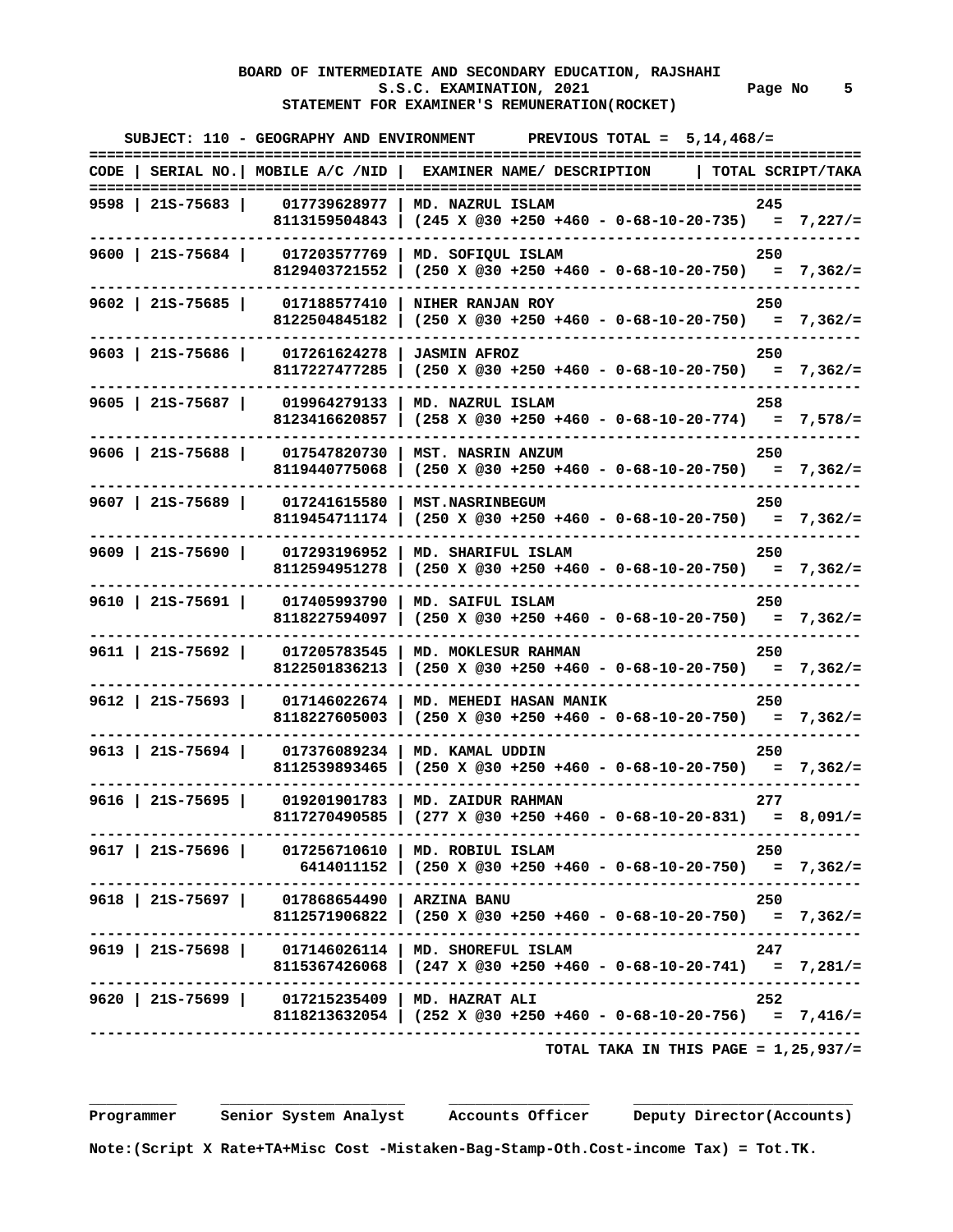# **BOARD OF INTERMEDIATE AND SECONDARY EDUCATION, RAJSHAHI**  S.S.C. EXAMINATION, 2021 **Page No** 6  **STATEMENT FOR EXAMINER'S REMUNERATION(ROCKET)**

| SUBJECT: 110 - GEOGRAPHY AND ENVIRONMENT PREVIOUS TOTAL = $6,40,405/$ =                                                         |                             |                                                                         |                                         |       |  |
|---------------------------------------------------------------------------------------------------------------------------------|-----------------------------|-------------------------------------------------------------------------|-----------------------------------------|-------|--|
| CODE   SERIAL NO.   MOBILE A/C /NID   EXAMINER NAME/ DESCRIPTION   TOTAL SCRIPT/TAKA                                            |                             |                                                                         |                                         |       |  |
| 9621   21S-75700   016739732508   MST. ISMOT ARA<br>8113422760937   (250 X @30 +250 +460 - 0-68-10-20-750) = 7,362/=            |                             |                                                                         |                                         | 250   |  |
| 9622   21S-75701   017753483370   MD. OBYDULLAH                                                                                 |                             | 8113428748561   $(251 \times @30 +250 +460 - 0-68-10-20-753) = 7,389/=$ |                                         | 251   |  |
| 9624   21S-75702   017437033363   MST. KOHINOOR AKTER                                                                           |                             | 8112571908090 (250 x @30 +250 +460 - 0-68-10-20-750) = 7,362/=          |                                         | 250   |  |
| 9626   215-75703   017217696917   MOST. SABINA YASMIN<br>$19788194030129223$   (300 X @30 +100 +460 - 0-68-10-20-900) = 8,562/= |                             |                                                                         |                                         | 300   |  |
| 9627   21S-75704   017768331836   MD. KAMARUZZAMAN                                                                              |                             | 8112571904774   $(250 \times @30 +250 +460 - 0-68-10-20-750) = 7,362/=$ |                                         | 250   |  |
| 9630   21S-75705   017139907346   MD. KAMRUZZAMAN                                                                               |                             | 8117227462605 (250 X @30 +250 +460 - 0-68-10-20-750) = 7,362/=          |                                         | 250   |  |
| 9631   21S-75706   017176727295   MD. SALIM REZA                                                                                |                             | 8121002233903   (250 X @30 +250 +460 - 0-68-10-20-750) = 7,362/=        |                                         | 250   |  |
| 9632   21S-75707   017139413210   MD. MOZIBUR RAHAMAN<br>8117287445303   (250 X @30 +100 +460 - 0-68-10-20-750) = 7,212/=       |                             |                                                                         |                                         | 250   |  |
| 9634   21S-75708   018164882435   MD. BODIUZZAMAN<br>$19798113447692809$   (250 X @30 +250 +460 - 0-68-10-20-750) = 7,362/=     |                             |                                                                         |                                         | 250   |  |
| 9635   21S-75709   017198977846   MD. AZMUL HAQUE                                                                               |                             | 8121205988041   (250 X @30 +250 +460 - 0-68-10-20-750) = 7,362/=        |                                         | 250   |  |
| 9641   21S-75710   017460766244   MD. AMZAD HOSSAIN                                                                             |                             | 8113123515155   $(243 \times @30 +250 +460 - 0-68-10-20-729) = 7,173/=$ |                                         | 243   |  |
| 9644   21S-75711   017445601311   HIRENDRANATH P.K<br>8111231037926   (251 X @30 +250 +460 - 0-68-10-20-753) = 7,389/=          |                             |                                                                         |                                         | - 251 |  |
| 9650   21S-75712   017137342949   JHOSNA ARA KHATUN                                                                             |                             | 8112547880799   (200 X @30 +250 +460 - 0-68-10-20-600) = 6,012/=        |                                         | 200   |  |
| ----------------------------<br>9652   21S-75713   017412497721   NAJMA YESMIN                                                  | --------------------------- | 8113485678236   (200 X @30 +250 +460 - 0-68-10-20-600) = 6,012/=        |                                         | 200   |  |
| 9653   21S-75714   017167266049   MD. ANARUL ISLAM<br>8113422754895   (200 X @30 +250 +460 - 0-68-10-20-600) = 6,012/=          |                             |                                                                         |                                         | 200   |  |
| 9001   21S-75715   017182807608   MD. SHORIFUL ISLAM                                                                            |                             | $7013721521301$ (250 X @30 +350 +460 - 0-68-10-20-750) = 7,462/=        |                                         | 250   |  |
| ---------------------------------<br>9002   21S-75716   017275527811   MOST. SALEHA KHATUN                                      |                             | 7026602112885   (250 X @30 +350 +460 - 0-68-10-20-750) = 7,462/=        |                                         | 250   |  |
|                                                                                                                                 |                             |                                                                         | TOTAL TAKA IN THIS PAGE = $1,22,219/$ = |       |  |

 **\_\_\_\_\_\_\_\_\_\_ \_\_\_\_\_\_\_\_\_\_\_\_\_\_\_\_\_\_\_\_\_ \_\_\_\_\_\_\_\_\_\_\_\_\_\_\_\_ \_\_\_\_\_\_\_\_\_\_\_\_\_\_\_\_\_\_\_\_\_\_\_\_\_**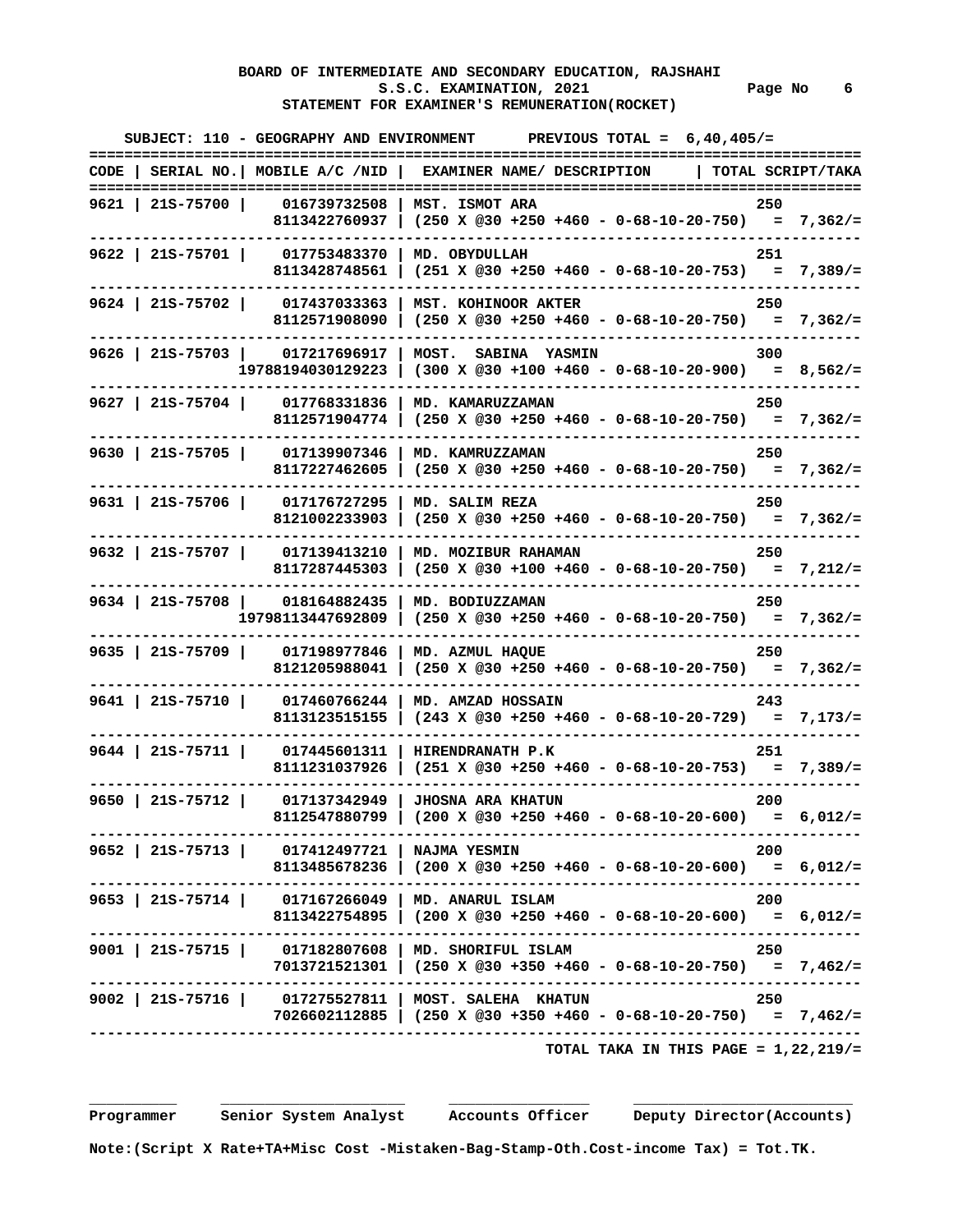# **BOARD OF INTERMEDIATE AND SECONDARY EDUCATION, RAJSHAHI**  S.S.C. EXAMINATION, 2021 **Page No** 7  **STATEMENT FOR EXAMINER'S REMUNERATION(ROCKET)**

| :============     |                                         | SUBJECT: 110 - GEOGRAPHY AND ENVIRONMENT PREVIOUS TOTAL = $7,62,624/=$<br>=============================== |                           |                                                                                                |                    |  |
|-------------------|-----------------------------------------|-----------------------------------------------------------------------------------------------------------|---------------------------|------------------------------------------------------------------------------------------------|--------------------|--|
| TOTAL SCRIPT/TAKA |                                         | CODE   SERIAL NO.   MOBILE $A/C$ /NID   EXAMINER NAME/ DESCRIPTION                                        |                           |                                                                                                |                    |  |
| 253               |                                         | 7026613183270   (253 X @30 +350 +460 - 0-68-10-20-759) = 7,543/=                                          |                           | 9003   21S-75717   017210338881   MD. ABDUL HANNAN                                             |                    |  |
| 250               |                                         | $(250 \t{X} \t@30 + 350 + 460 - 0 - 68 - 10 - 20 - 750) = 7,462/=$                                        |                           | 017171432886   SUBHAS CHANDRA BARMAN<br>7015676518562                                          | $9005$   21S-75718 |  |
| 250               |                                         | $7015638609444$ (250 X @30 +350 +460 - 0-68-10-20-750) = 7,462/=                                          |                           | 9006   21S-75719   017137015907   MD. TAJAMMUL HUQ                                             |                    |  |
| 250               |                                         | 9573102317   $(250 \times @30 +350 +460 - 0-68-10-20-750) = 7,462/=$                                      |                           | 017408840794   MD. ABDUL JABBAR                                                                | $9008$   215-75720 |  |
| 249               |                                         | 7018889964711   $(249 \t{X} \t@30 + 350 + 460 - 50 - 68 - 10 - 20 - 747) = 7,385/-$                       | MD. NURUL ISLAM           |                                                                                                | $9009$   21S-75721 |  |
| 299               |                                         | $7015638615025$ (299 X @30 +350 +460 - 0-68-10-20-897) = 8,785/=                                          |                           | 9011   21S-75722   017635028911   MOST. NIGAR ISLAM                                            |                    |  |
| 300               |                                         | $(300 \times @30 +350 +460 - 0-68-10-20-900) = 8,812/=$                                                   | <b>MOST ROHIMA KHATUN</b> | 017654502565<br>7011837672862                                                                  | $9012$   21s-75723 |  |
| 248               |                                         | $(248 \t{X} \t@30 + 350 + 460 - 0 - 68 - 10 - 20 - 744) = 7,408/=$                                        | MD. AMINUR RAHMAN         | 017148258112<br>7023706253112                                                                  | $9015$   21S-75724 |  |
| 250               |                                         | 7013763551187   $(250 \times @30 +350 +460 - 0-68-10-20-750) = 7,462/=$                                   |                           | 9016   21S-75725   017674817147   MD. TORIQUL ISLAM                                            |                    |  |
| 250               |                                         | $(250 \times @30 +350 +460 - 0-68-10-20-750) = 7,462/=$                                                   | <b>MONIRA KHATUN</b>      | 017520962346<br>7026608150529                                                                  | $9017$   21S-75726 |  |
| 250               |                                         |                                                                                                           | MD. RAFIQUL ISLAM         | 017243265740<br>8078859059722                                                                  | $9018$   21S-75727 |  |
| 256               |                                         | $7015638610302$ (256 X @30 +350 +460 - 0-68-10-20-768) = 7,624/=                                          | MD. OSMAN GHANI           | 9019   21S-75728   017178835649                                                                |                    |  |
| 250               |                                         | $19647013742265557$ (250 X @30 +350 +460 - 0-68-10-20-750) = 7,462/=                                      |                           | 9020   21S-75729   017331314401   MD. ATAUR RAHMAN                                             |                    |  |
| - 250             |                                         | $6416942733737$   (250 X @30 +350 +460 - 0-68-10-20-750) = 7,462/=                                        |                           | ------------------------------------<br>9024   21S-75730   017250201287   MOST. JULEKHA KHATUN |                    |  |
| 250               |                                         | 7015657587036   (250 X @30 +350 +460 - 0-68-10-20-750) = 7,462/=                                          |                           | -------------------<br>9026   215-75731   017129986457   S.M. MONJRUL HAQUE                    |                    |  |
| 250               |                                         | 7026613185544   (250 X @30 +350 +460 - 0-68-10-20-750) = 7,462/=                                          |                           | 9027   21S-75732   017145405355   MST. RABIA KHATUN                                            |                    |  |
| 250               |                                         | $7013763563101$ (250 X @30 +350 +460 - 0-68-10-20-750) = 7,462/=                                          |                           | 9029   21S-75733   017346451164   MD. ABDUS SALAM                                              |                    |  |
|                   | TOTAL TAKA IN THIS PAGE = $1,29,639/$ = |                                                                                                           |                           |                                                                                                |                    |  |

 **Programmer Senior System Analyst Accounts Officer Deputy Director(Accounts)**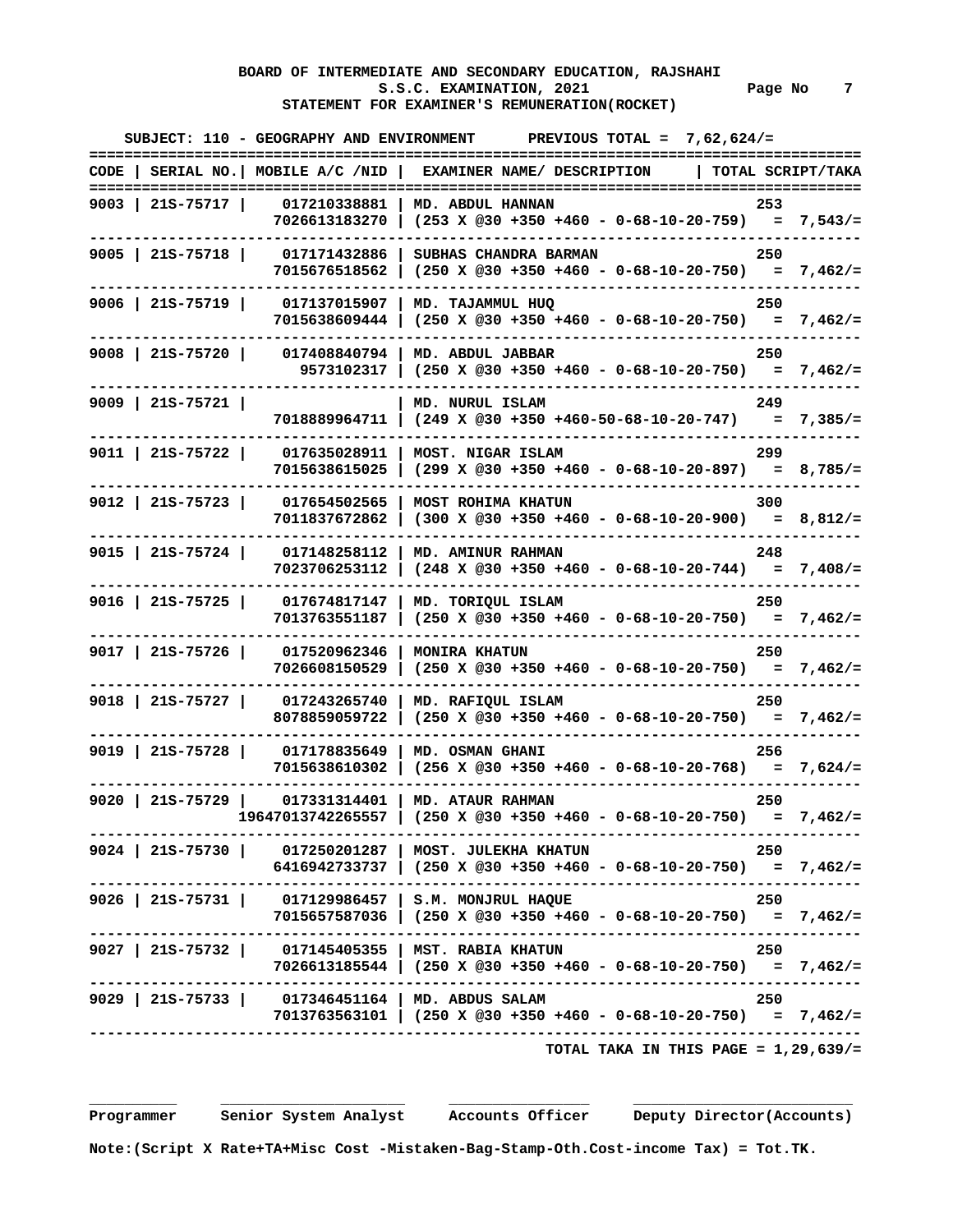# **BOARD OF INTERMEDIATE AND SECONDARY EDUCATION, RAJSHAHI**  S.S.C. EXAMINATION, 2021 Page No 8  **STATEMENT FOR EXAMINER'S REMUNERATION(ROCKET)**

|                    |                                                  | SUBJECT: 110 - GEOGRAPHY AND ENVIRONMENT PREVIOUS TOTAL = 8,92,263/=<br>==========                                                   |                   |
|--------------------|--------------------------------------------------|--------------------------------------------------------------------------------------------------------------------------------------|-------------------|
|                    |                                                  | CODE   SERIAL NO.   MOBILE A/C /NID   EXAMINER NAME/ DESCRIPTION                                                                     | TOTAL SCRIPT/TAKA |
| 9031   21S-75734   |                                                  | 017408720468   MD. ABU TAHER<br>7025609290421   (249 X @30 +350 +460 - 0-68-10-20-747) = 7,435/=                                     | 249               |
| 9033   21S-75735   | 017186144953<br>19757018810000006                | MD. ABU SAYED<br>$(253 \t X \t @30 +350 +460 - 0-68-10-20-759) = 7,543/=$                                                            | 253               |
| $9034$   21S-75736 | 017155455649                                     | MST. MASUDA KHATUN<br>$7023705250025$ (249 X @30 +350 +460 - 0-68-10-20-747) = 7,435/=                                               | 249               |
| $9036$   215-75737 | 017618710874                                     | <b>SHAHIN BANU</b><br>$7025608289709$ (242 X @30 +350 +460 - 0-68-10-20-726) = 7,246/=                                               | 242               |
| $9037$   21S-75738 | 017446913914                                     | MD. MOFIZ UDDIN<br>$7013633325303$ (200 X @30 +350 +460 - 0-68-10-20-600) = 6,112/=                                                  | 200               |
| $9038$   215-75739 | 017214618302<br>5979297602                       | MD. DOBIR UDDIN<br>$(200 \t X \t 230 +350 +460 - 0 -68 -10 - 20 -600) = 6,112/=$                                                     | 200               |
| $9039$   21S-75740 | 017147636321<br>7016633334280                    | MD. KAMAL UDDIN<br>$(200 \t X \t @30 +350 +460 - 0-68-10-20-600) = 6,112/=$                                                          | 200               |
| $9040$   21S-75741 | 017268244978<br>7013752832153                    | <b>JOYDEV GHOSH</b><br>$(250 \t X \t @30 +350 +460 - 0-68-10-20-750) = 7,462/=$                                                      | 250               |
| $9043$   21S-75742 | 017184824287<br>7015619629661<br>---------       | PARIAML CHANDRO MAHATO<br>$(200 \t X \t 230 +350 +460 - 0 -68 -10 - 20 -600) = 6,112/=$                                              | 200               |
| $9047$   21S-75743 | 017194239294<br>7026603121980                    | <b>MOSTARY KHATUN</b><br>$(200 \times @30 +350 +460 - 0-68-10-20-600) = 6,112/=$                                                     | 200               |
| 8502   21S-75744   | 017102288365<br>6910938665861                    | D.M. REZAUL ISLAM<br>$(250 \t X \t 230 + 300 + 460 - 0 - 68 - 10 - 20 - 750) = 7,412/=$                                              | 250               |
| 8503   21S-75745   | 017154646960<br>6916387160045                    | PROFULLAH KUMER SARKER<br>$(250 \t X \t 230 + 300 + 460 - 0 - 68 - 10 - 20 - 750) = 7,412/z$                                         | 250               |
| $8504$   215-75746 | 015587200836<br>6914417470088                    | MD. SHAHIDUL ISLAM<br>$(250 \t X \t 230 + 300 + 460 - 0 - 68 - 10 - 20 - 750) = 7,412/=$                                             | 250               |
|                    | 8505   21S-75747   017188807259   MD. IDRISH ALI | 6910976629000   (250 X @30 +300 +460 - 0-68-10-20-750) = 7,412/=                                                                     | 250               |
|                    | 8507   21S-75748   017217977122   MD. MAHMUD ALI | $6919163815588$   $(250 \t{X} @30 +300 +460 - 0-68-10-20-750) = 7,412/z$                                                             | 250               |
|                    | 8510   21S-75749   017145252232   MOHAMMAD ALI   | $19726916323000002$   (250 X @30 +300 +460-50-68-10-20-750) = 7,362/=                                                                | 250               |
|                    |                                                  | 8511   21s-75750   017366770695   MD. KHABIR UDDIN MONDOL<br>6916323178502   $(251 \times @30 +300 +460 - 0-68-10-20-753) = 7,439/=$ | 251               |
|                    |                                                  | TOTAL TAKA IN THIS PAGE = $1,19,542/=$                                                                                               |                   |

 **Programmer Senior System Analyst Accounts Officer Deputy Director(Accounts)**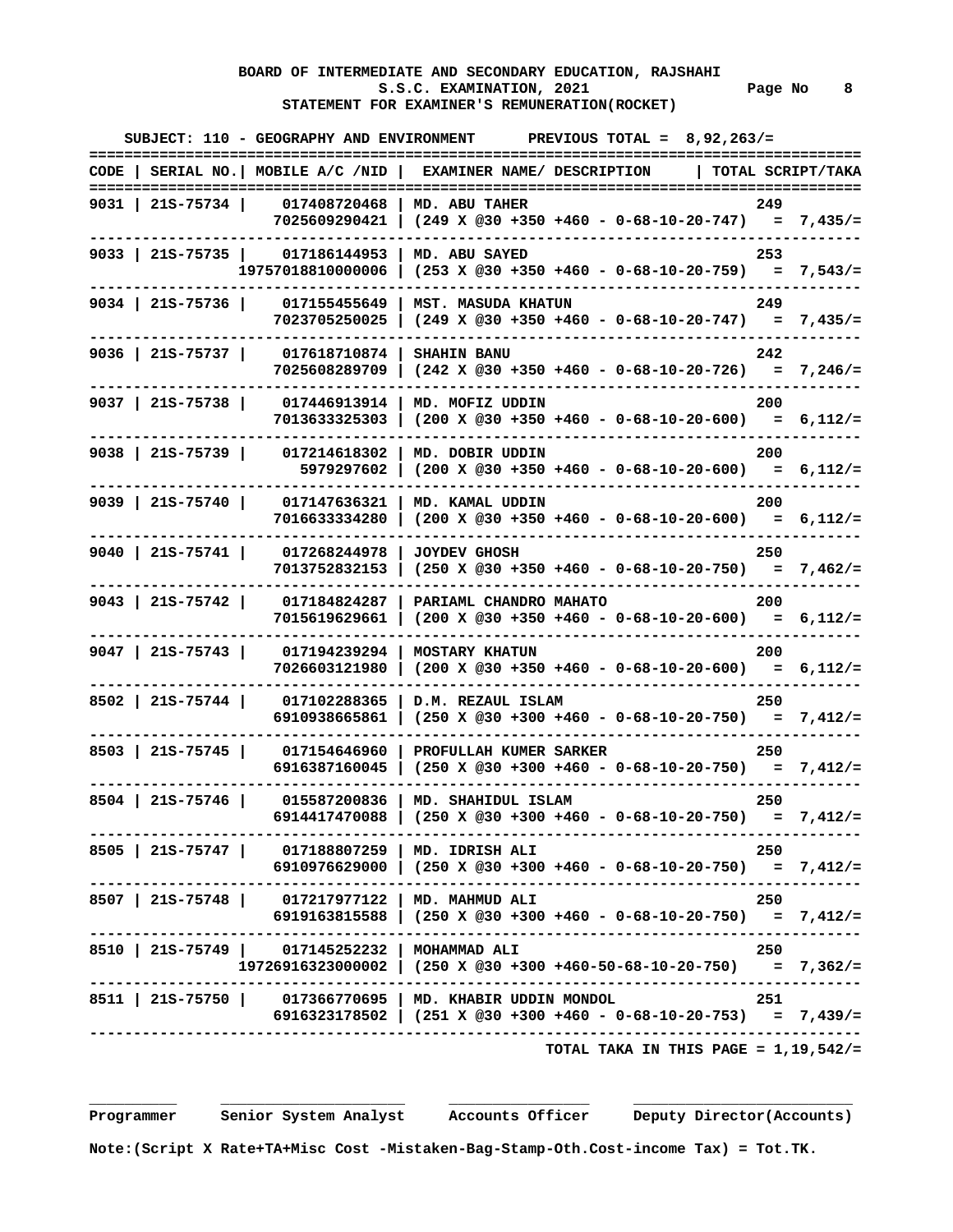# **BOARD OF INTERMEDIATE AND SECONDARY EDUCATION, RAJSHAHI**  S.S.C. EXAMINATION, 2021 **Page No** 9  **STATEMENT FOR EXAMINER'S REMUNERATION(ROCKET)**

|                                                    | SUBJECT: 110 - GEOGRAPHY AND ENVIRONMENT PREVIOUS TOTAL = $10,11,805/$ =                                                                                              |
|----------------------------------------------------|-----------------------------------------------------------------------------------------------------------------------------------------------------------------------|
|                                                    | CODE   SERIAL NO.   MOBILE A/C /NID   EXAMINER NAME/ DESCRIPTION<br>  TOTAL SCRIPT/TAKA                                                                               |
|                                                    | 8512   21S-75751   017345441259   MD. EAQUB ALI SARKER<br>250<br>6911583172126   (250 X @30 +300 +460 - 0-68-10-20-750) = 7,412/=                                     |
| 8513   21S-75752   017360716951   JAFAR AHMMAD     | 250<br>$19746910938674476$ (250 X @30 +300 +460 - 0-68-10-20-750) = 7,412/=                                                                                           |
| 8516   21S-75753   017198631805   MD. ALI AKRAM    | 250<br>6910942675621   $(250 \times @30 +300 +460 - 0-68-10-20-750) = 7,412/=$                                                                                        |
|                                                    | 8517   21S-75754   017191068708   MD. HEDAYETULLAH KHAN<br>250<br>8246195526   (250 X @30 +300 +460 - 0-68-10-20-750) = 7,412/=                                       |
| 8518   21S-75755   017231135442   CHANDANA RANI    | 250<br>6910938664807   $(250 \times @30 +300 +460 - 0-68-10-20-750) = 7,412/=$                                                                                        |
| 8519   21S-75756   017163344359   MD. NOWAB ALI    | 250<br>8111022262714   $(250 \times @30 +300 +460 - 0-68-10-20-750) = 7,412/=$                                                                                        |
| 8520   21S-75757   015516828057   MD. ABDUL MALIK  | 250<br>6934406574132   (250 X @30 +300 +460 - 0-68-10-20-750) = 7,412/=                                                                                               |
| 8521   21S-75758   017364060507   MD MOTIUR RAHMAN | 250<br>6919179833619   $(250 \times @30 +300 +460 - 0-68-10-20-750) = 7,412/=$                                                                                        |
|                                                    | 8522   21S-75759   017314523546   MD. MIZANUR RAHMAN<br>- 250<br>6914417471638   (250 X @30 +300 +460 - 0-68-10-20-750) = 7,412/=                                     |
|                                                    | 8524   21S-75760   019195407498   MST. JANNATUL NAEEM<br>350<br>6910957615422   (350 X @30 +300 +460 - 0-68-10-20-1050) = $10,112/=$                                  |
|                                                    | 8525   21S-75761   017206148842   MD. JULFIQUL ALAM<br>250<br>6916336254763   (250 X @30 +300 +460 - 0-68-10-20-750) = 7,412/=                                        |
|                                                    | 8527   21S-75762   017124017813   MD. MAJHARUL ISLAM<br>249<br>6924405571948 (249 X @30 +300 +460 - 0-68-10-20-747) = 7,385/=                                         |
|                                                    | 8528   21S-75763   017231944992   MD. ABUL KALAM AZAD<br>- 250<br>6926318396112   $(250 \times @30 +300 +460 - 0-68-10-20-750) = 7,412/=$                             |
| 8529   21S-75764   017408019173   MD. ABDUL ALIM   | - 250<br>6916351313237   (250 X @30 +300 +460 - 0-68-10-20-750) = 7,412/=                                                                                             |
|                                                    | ----------------------------<br>8531   21S-75765   017184083702   ANUP KUMER BISWAS<br>250<br>6921518589126   (250 X @30 +300 +460-50-68-10-20-750) = 7,362/=         |
|                                                    | 8532   21S-75766   017321180924   BIKASH KANTI BHADRA<br>252<br>6926305367165   (252 X @30 +300 +460 - 0-68-10-20-756) = 7,466/=                                      |
|                                                    | -----------------------------------<br>8538   21S-75767   017659479990   MD. FAZLUR RAHMAN<br>250<br>6911521105600   (250 X @30 +300 +460 - 0-68-10-20-750) = 7,412/= |
|                                                    | TOTAL TAKA IN THIS PAGE = $1,28,681/$ =                                                                                                                               |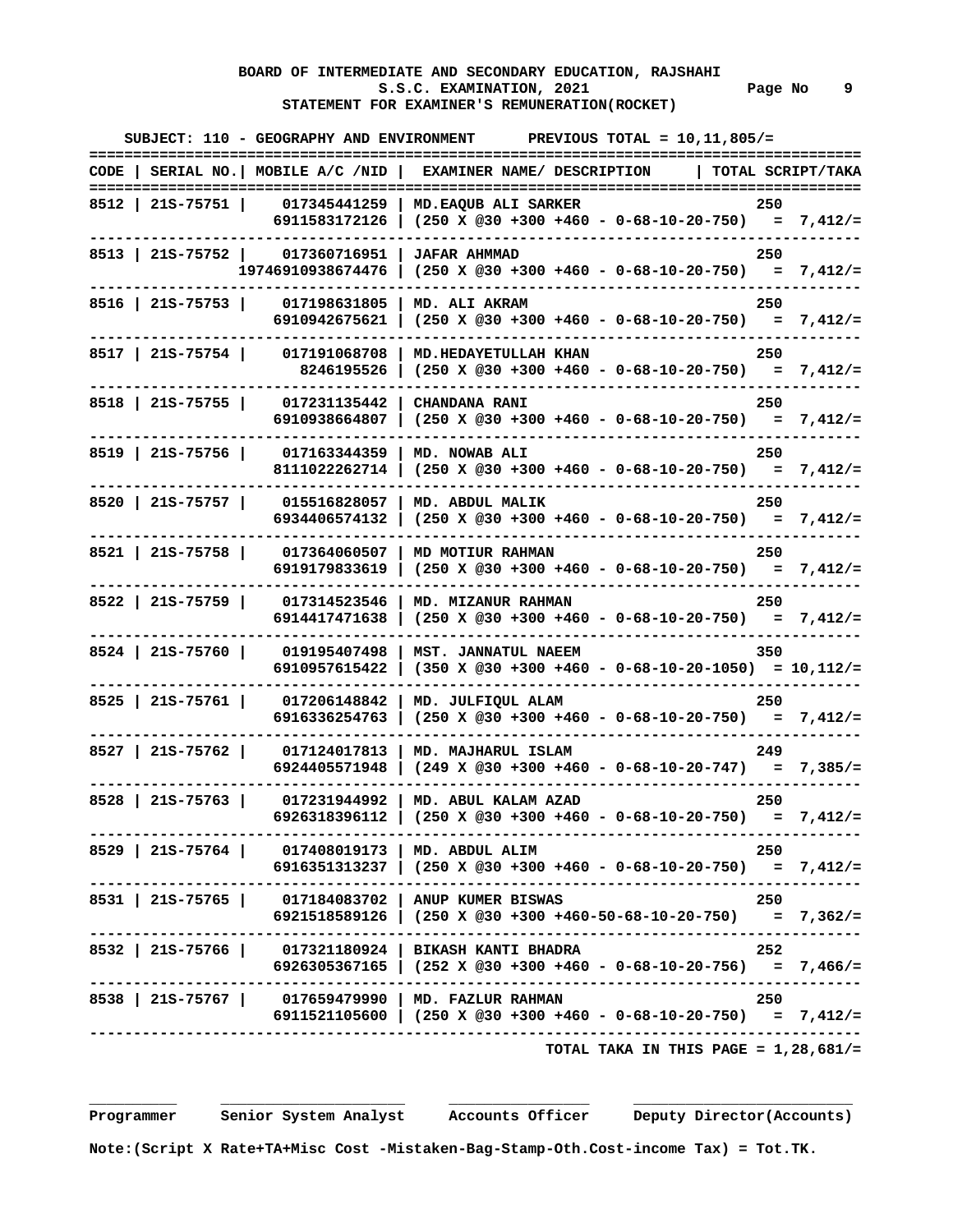#### **BOARD OF INTERMEDIATE AND SECONDARY EDUCATION, RAJSHAHI S.S.C. EXAMINATION, 2021 Page No 10 STATEMENT FOR EXAMINER'S REMUNERATION(ROCKET)**

| ===================== | SUBJECT: 110 - GEOGRAPHY AND ENVIRONMENT           | PREVIOUS TOTAL = $11,40,486/$ =                                                                          |                   |
|-----------------------|----------------------------------------------------|----------------------------------------------------------------------------------------------------------|-------------------|
|                       | $CODE$   SERIAL NO.   MOBILE A/C /NID              | EXAMINER NAME/ DESCRIPTION                                                                               | TOTAL SCRIPT/TAKA |
| 8539   215-75768      | 017199768994                                       | MD.ZAHANGIR ALAM                                                                                         | 250               |
|                       |                                                    | 4196801536   (250 X @30 +300 +460 - 0-68-10-20-750) = 7,412/=                                            |                   |
| 8540   21S-75769      | 019377840773                                       | MD.NIZAM UDDIN                                                                                           | 250               |
|                       | 6911571176902                                      | $(250 \t X \t @30 +300 +460 - 0-68-10-20-750) = 7,412/=$                                                 |                   |
| 8541   21S-75770      | 017162397750                                       | KAZI REZAUL ISLAM                                                                                        | 250               |
|                       | 2382589261                                         |                                                                                                          |                   |
| 8542   21S-75771      | 017100583070                                       | MOST. TOSLIMA KHATUN                                                                                     | 250               |
|                       | 6916326108153                                      | $(250 \t X \t @30 +300 +460 - 0-68-10-20-750) = 7,412/=$                                                 |                   |
| 8544   21S-75772      | 017186534175                                       | MD KAMRUZZAMAN                                                                                           | 250               |
|                       | 6914485412199                                      | $(250 \t X \t @30 +300 +460 - 0-68-10-20-750) = 7,412/=$                                                 |                   |
| $8545$   215-75773    | 017331560832                                       | MD. MAHABUB HOSSAIN                                                                                      | 250               |
|                       | 6869481272                                         |                                                                                                          |                   |
| $8546$   21S-75774    | 017331621103                                       | SARDAR ABDUS SABUR                                                                                       | 250               |
|                       | 2845518956                                         | $(250 \t X \t @30 +300 +460 - 0-68-10-20-750) = 7,412/=$                                                 |                   |
| 8547   21S-75775      | 017734607105                                       | MD MOSHARRAF HOSSAIN                                                                                     | 250               |
|                       | 6914127043456                                      | $(250 \t X \t 230 + 300 + 460 - 0 - 68 - 10 - 20 - 750) = 7,412/=$                                       |                   |
| 8548   215-75776      | 017250208779                                       | <b>MD MORSALIN</b>                                                                                       | 250               |
|                       | 6919155766810                                      | $(250 \t X \t @30 +300 +460 - 0-68-10-20-750) = 7,412/=$                                                 |                   |
| 8549   21S-75777      | 017153241727                                       | MD. YUNUS ALI                                                                                            | 250               |
|                       | 6911571177088                                      | $(250 \t X \t @30 +300 +460 - 0-68-10-20-750) = 7,412/=$                                                 |                   |
| 8550   21S-75778      | 017146588248                                       | <b>BIKASH CHANDRA BISWAS</b>                                                                             | 318               |
|                       | 6924406573924                                      | $(318 \t X \t 230 + 300 + 460 - 0 - 68 - 10 - 20 - 954) = 9,248/=$                                       |                   |
| 8552   21S-75779      | 019260781487                                       | MD. SHAHADAT HOSSEN                                                                                      | 250               |
|                       | 6911583163814                                      | $(250 \t X \t @30 +300 +460 - 0-68-10-20-750) = 7,412/=$                                                 |                   |
| 8553   21S-75780      | 017299381304                                       | MD. ESRAFIL HOSSEN                                                                                       | 250               |
|                       | 6911547085687                                      | $(250 \t X \t 230 + 300 + 460 - 0 - 68 - 10 - 20 - 750) = 7,412/=$<br>.--------------------------------- |                   |
|                       |                                                    | 8554   21S-75781   017226103745   MD. SHAFIQUL ISLAM                                                     | - 250             |
|                       |                                                    | 6914417462290   (250 X @30 +300 +460 - 0-68-10-20-750) = 7,412/=                                         |                   |
|                       |                                                    | 8555   21S-75782   017107263053   MANIK KUMAR BISWAS                                                     | 250               |
|                       |                                                    | 6924401563948   (250 X @30 +300 +460 - 0-68-10-20-750) = 7,412/=                                         |                   |
|                       | 8557   21S-75783   017225384668   MOST KAMRUNNAHAR |                                                                                                          | 250               |
|                       |                                                    | 6914495512224   (250 X @30 +300 +460 - 0-68-10-20-750) = 7,412/=                                         |                   |
|                       | 8563   21S-75784   017761748088   SHABNAM MOSTARY  |                                                                                                          | 250               |
|                       |                                                    | 6916373125159   (250 X @30 +300 +460 - 0-68-10-20-750) = 7,412/=                                         |                   |
|                       |                                                    | TOTAL TAKA IN THIS PAGE = $1,27,840/$ =                                                                  |                   |

 **Programmer Senior System Analyst Accounts Officer Deputy Director(Accounts)**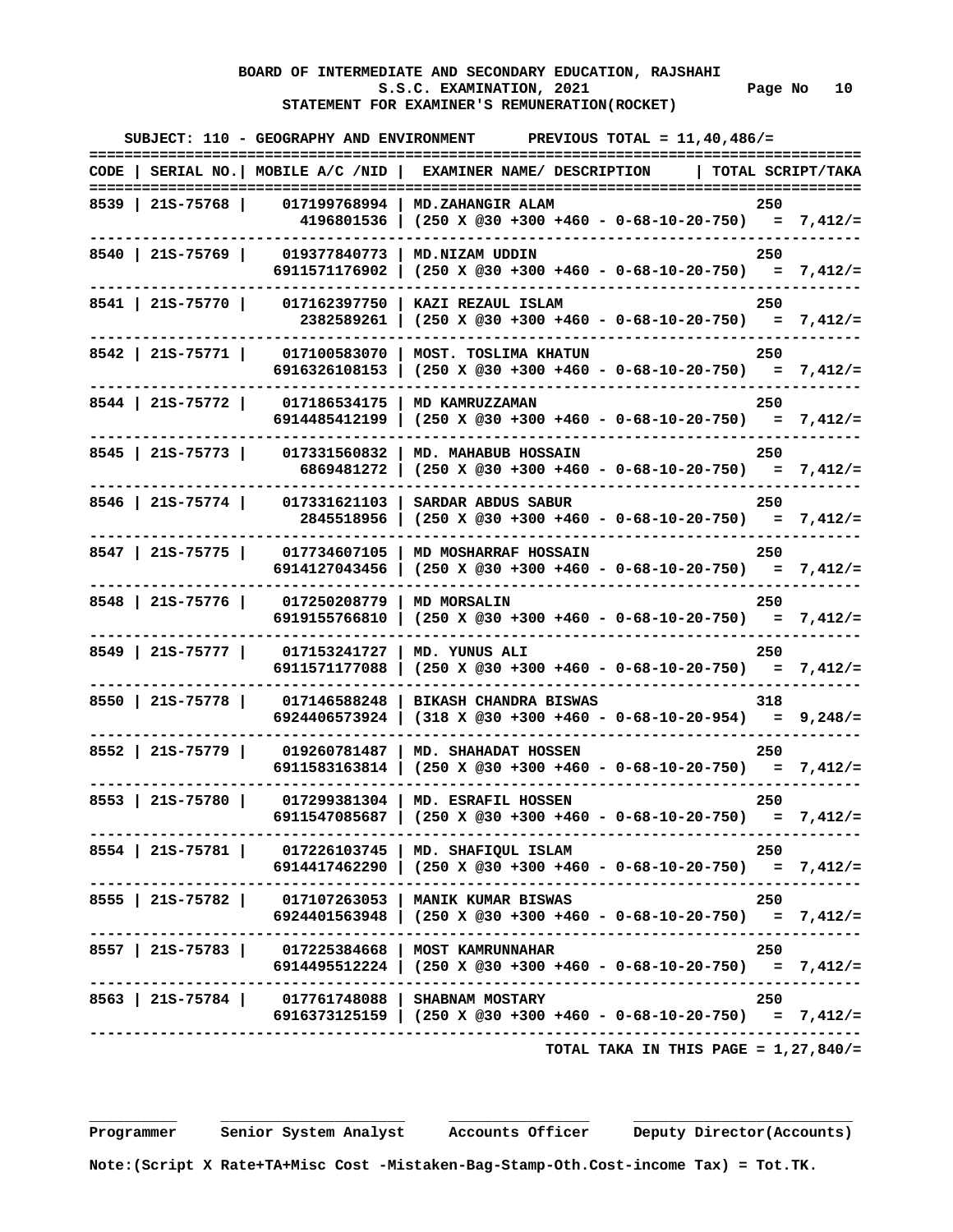# **BOARD OF INTERMEDIATE AND SECONDARY EDUCATION, RAJSHAHI**  S.S.C. EXAMINATION, 2021 Page No 11  **STATEMENT FOR EXAMINER'S REMUNERATION(ROCKET)**

| ==================== | SUBJECT: 110 - GEOGRAPHY AND ENVIRONMENT         | PREVIOUS TOTAL = $12,68,326/$ =                                                              |     |                   |
|----------------------|--------------------------------------------------|----------------------------------------------------------------------------------------------|-----|-------------------|
|                      | $CODE$   SERIAL NO.   MOBILE A/C /NID            | EXAMINER NAME/ DESCRIPTION                                                                   |     | TOTAL SCRIPT/TAKA |
| 8564   21S-75785     | 017196148876                                     | PRONOB KUMAR BISWAS                                                                          | 250 |                   |
|                      |                                                  | 8819480840135   (250 X @30 +300 +460 - 0-68-10-20-750) = 7,412/=                             |     |                   |
| $8566$   21S-75786   | 019122806405                                     | MST. HABIBA KHATUN                                                                           | 250 |                   |
|                      | 6919179842361                                    | $(250 \t X \t @30 +300 +460 - 0-68-10-20-750) = 7,412/=$                                     |     |                   |
| $8568$   215-75787   | 017225385845                                     | MD. AMZAD HOSSAIN                                                                            | 300 |                   |
|                      | 6914417462211                                    | $(300 \t X \t 030 + 300 + 460 - 0 - 68 - 10 - 20 - 900) = 8,762/=$                           |     |                   |
| 8569   215-75788     | 017314837841                                     | MD. HAZER UDDIN                                                                              | 256 |                   |
|                      | 6914438503764                                    | $(256 \t X \t @30 +300 +460 - 0-68-10-20-768) = 7,574/=$                                     |     |                   |
| $8002$   215-75789   | 017249865104                                     | MD. HANIF UDDIN MOLLAH                                                                       | 250 |                   |
|                      | 6414788828721                                    | $(250 \t X \t @30 +400 +460 - 0-68-10-20-750) = 7,512/=$                                     |     |                   |
| $8003$   215-75790   | 017614362569                                     | ABU SAYED MD. EMRAN ALI MONDOL                                                               | 250 |                   |
|                      | 6414767692085                                    | $(250 \t X \t @30 +400 +460 - 0-68-10-20-750) = 7,512/=$                                     |     |                   |
| $8005$   21S-75791   | 017583499646                                     | MD. ABDUL LATIF                                                                              | 251 |                   |
|                      | 6418671784019                                    | $(251 \t X \t @30 +400 +460 - 0-68-10-20-753) = 7,539/=$                                     |     |                   |
|                      | 8007   21s-75792   017750481252                  | MD. ALIBAR RAHMAN                                                                            | 250 |                   |
|                      | 19671010681049769                                | $(250 \t X \t 030 + 400 + 460 - 0 - 68 - 10 - 20 - 750) = 7,512/=$                           |     |                   |
|                      | 8009   21S-75793   017191669665                  | KARNAKUMAR DEBNATH                                                                           | 250 |                   |
|                      | 6426008174275                                    | $(250 \t X \t @30 +400 +460 - 0-68-10-20-750) = 7,512/=$                                     |     |                   |
| 8010   21S-75794     | 017298157915                                     | HORENDRA NATH SARKER                                                                         | 250 |                   |
|                      | 6418521306996                                    | $(250 \t X \t @30 +400 +460 - 0-68-10-20-750) = 7,512/=$                                     |     |                   |
| 8011   21S-75795     | 017137163884                                     | IQBAL MD. SAIDUL KABIR                                                                       | 250 |                   |
|                      | 6416043224827                                    | $(250 \t X \t @30 +400 +460 - 0-68-10-20-750) = 7,512/=$                                     |     |                   |
| $8013$   215-75796   | 017149874665                                     | MUHAMMAD ABDUS SOBHAN                                                                        | 254 |                   |
|                      | 6426008174892                                    | $(254 \times @30 +400 +460 - 0-68-10-20-762) = 7,620/=$                                      |     |                   |
| $8014$   21S-75797   | 017154186245                                     | UTPOL KUMAR PAUL                                                                             | 250 |                   |
|                      | 6415095635136                                    | $(250 \t X \t @30 +400 +460 - 0-68-10-20-750) = 7,512/=$<br>.------------------------------- |     |                   |
|                      |                                                  | 8015   21S-75798   018592468912   MD. MAZNUR RAHMAN                                          | 250 |                   |
|                      |                                                  | 6417525396371   (250 X @30 +400 +460-50-68-10-20-750) = 7,462/=                              |     |                   |
|                      | 8016   21S-75799   017148412776   MD. NURUN NOBI |                                                                                              | 250 |                   |
|                      |                                                  | 7015638614592   (250 X @30 +400 +460 - 0-68-10-20-750) = 7,512/=                             |     |                   |
|                      |                                                  | 8018   21S-75800   017298778423   IRIN PARVIN AKTER BANU                                     | 250 |                   |
|                      |                                                  | 6418663578121   (250 X @30 +400 +460-100-68-10-20-750) = 7,412/=                             |     |                   |
|                      | 8019   21S-75801   017393795337   AHMED BELAL    |                                                                                              | 250 |                   |
|                      |                                                  | 6427507535465   (250 X @30 +400 +460 - 0-68-10-20-750) = 7,512/=                             |     |                   |
|                      |                                                  | TOTAL TAKA IN THIS PAGE = $1,28,801/$ =                                                      |     |                   |

 **Programmer Senior System Analyst Accounts Officer Deputy Director(Accounts)**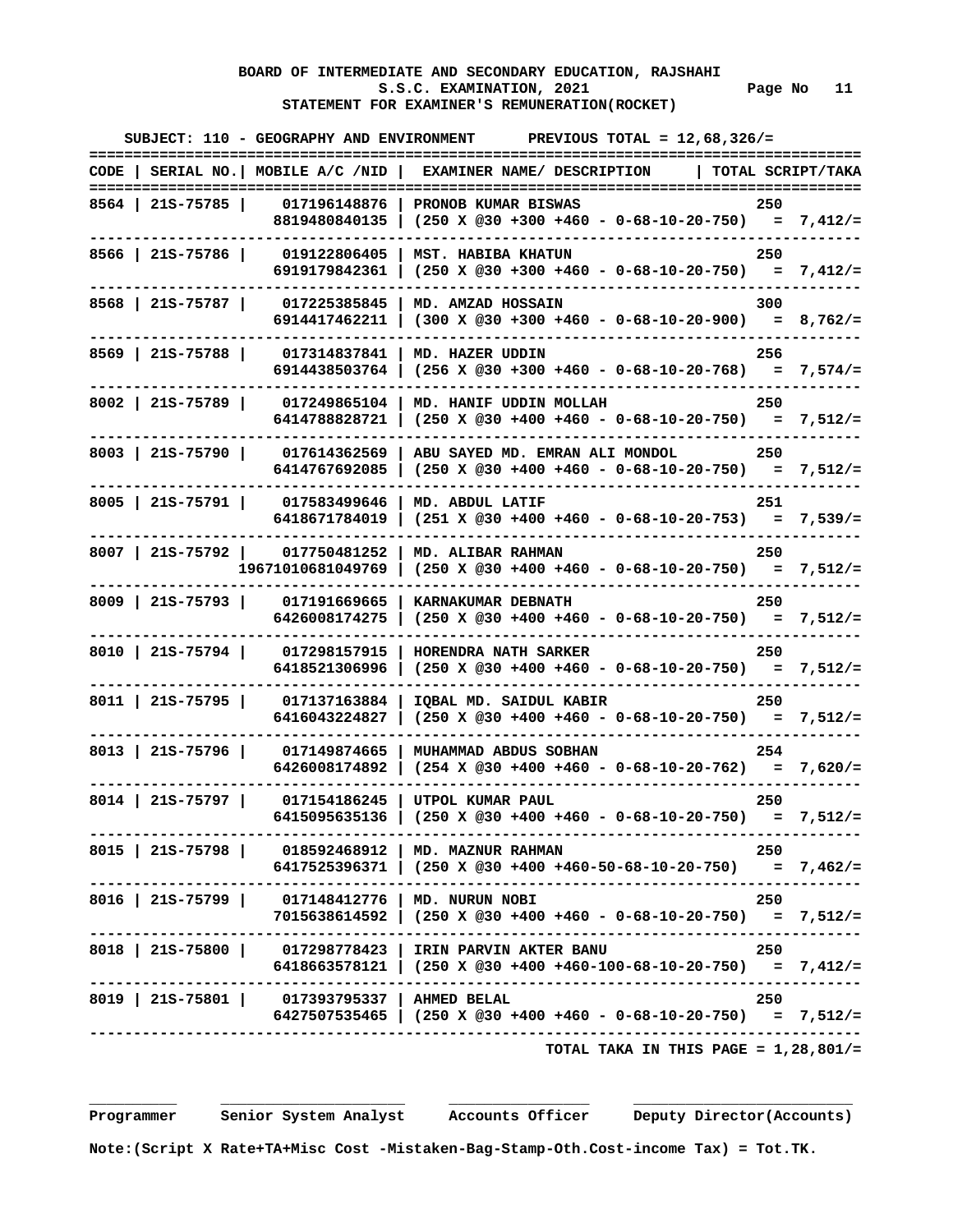#### **BOARD OF INTERMEDIATE AND SECONDARY EDUCATION, RAJSHAHI**  S.S.C. EXAMINATION, 2021 Page No 12  **STATEMENT FOR EXAMINER'S REMUNERATION(ROCKET)**

|                    |                                                    | SUBJECT: 110 - GEOGRAPHY AND ENVIRONMENT PREVIOUS TOTAL = $13.97.127/$ =<br>. _ _ _ _ _ _ _ _ _                            |     |                   |
|--------------------|----------------------------------------------------|----------------------------------------------------------------------------------------------------------------------------|-----|-------------------|
|                    | CODE   SERIAL NO.  MOBILE A/C /NID                 | EXAMINER NAME/ DESCRIPTION                                                                                                 |     | TOTAL SCRIPT/TAKA |
| 8020   215-75802   | 017249417248<br>6416065454837                      | P.M. SAIFUL ALAM                                                                                                           | 249 |                   |
|                    | 8021   215-75803   017349187070<br>6416931017538   | PROBESH CHANDRA BARMAN                                                                                                     | 250 |                   |
| $8023$   215-75804 | 017243404903<br>6426007166051                      | MST. ALINA KAHATUN<br>$(250 \times @30 +400 +460 - 0-68-10-20-750) = 7,512/=$                                              | 250 |                   |
| $8024$   215-75805 |                                                    | <b>MOST. SHAMIM ARA KHATUN</b><br>6410384731709   (250 X @30 +400 +460 - 0-68-10-20-750) = 7,512/=                         | 250 |                   |
|                    | 8026   21S-75806   017748428272   MD. ABU MASUD    |                                                                                                                            | 250 |                   |
|                    |                                                    | 6410673883463   (250 X @30 +400 +460 - 0-68-10-20-750) = 7,512/=                                                           |     |                   |
|                    | 8027   215-75807   017217674191  <br>6410373758267 | MD. ABU JAFOR SARDER                                                                                                       | 250 |                   |
| 8028   215-75808   | 8675432192                                         | MD. MONIRUL ISLAM<br>$(250 \t X \t @30 +400 +460 - 0-68-10-20-750) = 7,512/=$                                              | 250 |                   |
| $8029$   215-75809 | 017168915390<br>6417543591155                      | MD. MAZIBAR RAHMAN<br>$(249 \t X \t @30 +400 +460 - 0-68-10-20-747) = 7,485/=$                                             | 249 |                   |
| $8030$   21S-75810 | ------<br>017502923245<br>6410621641927            | MD. JAHOUROL HAQUE                                                                                                         | 249 |                   |
| $8031$   21S-75811 | 017706332233<br>6418694504059                      | MD. KAMRUZZAMAN<br>$(250 \times @30 +400 +460 - 0-68-10-20-750) = 7,512/=$                                                 | 250 |                   |
| $8032$   215-75812 | 017186583609<br>6426007163898                      | <b>JUENA PARVIN</b><br>$(250 \t X \t 230 + 400 + 460 - 0 - 68 - 10 - 20 - 750) = 7,512/z$                                  | 250 |                   |
| $8033$   215-75813 | 017257379828<br>6410621646737                      | MST. RUBINA YEASMIN                                                                                                        | 250 |                   |
| $8034$   215-75814 | 017218768481                                       | MOST. JESMIN ARA<br>6414794916614   (250 X @30 +400 +460 - 0-68-10-20-750) = 7,512/=                                       | 250 |                   |
|                    | 8036   21S-75815   017542303403   NASRIN PERVIN    | 6426006153724   (257 X @30 +400 +460 - 0-68-10-20-771) = 7,701/=                                                           | 257 |                   |
|                    | 8037   21S-75816   017153493163   MITHON KUMER     | 6410610224866   (250 X @30 +400 +460 - 0-68-10-20-750) = 7,512/=                                                           | 250 |                   |
|                    | 8039   215-75817   017442604521   MD. ABDUR RAZZAK | $3278960301$ (300 X @30 +400 +460 - 0-68-10-20-900) = 8,862/=                                                              | 300 |                   |
|                    | . _ _ _ _ _ _ _ _ _ _ _ _ _ _                      | 8040   21S-75818   017216926549   ANESH CHANDRA SARKAR<br>6410342512684   (236 X @30 +400 +460 - 0-68-10-20-708) = 7,134/= | 236 |                   |
|                    |                                                    | TOTAL TAKA IN THIS PAGE = $1,28,784/$ =                                                                                    |     |                   |

 **\_\_\_\_\_\_\_\_\_\_ \_\_\_\_\_\_\_\_\_\_\_\_\_\_\_\_\_\_\_\_\_ \_\_\_\_\_\_\_\_\_\_\_\_\_\_\_\_ \_\_\_\_\_\_\_\_\_\_\_\_\_\_\_\_\_\_\_\_\_\_\_\_\_**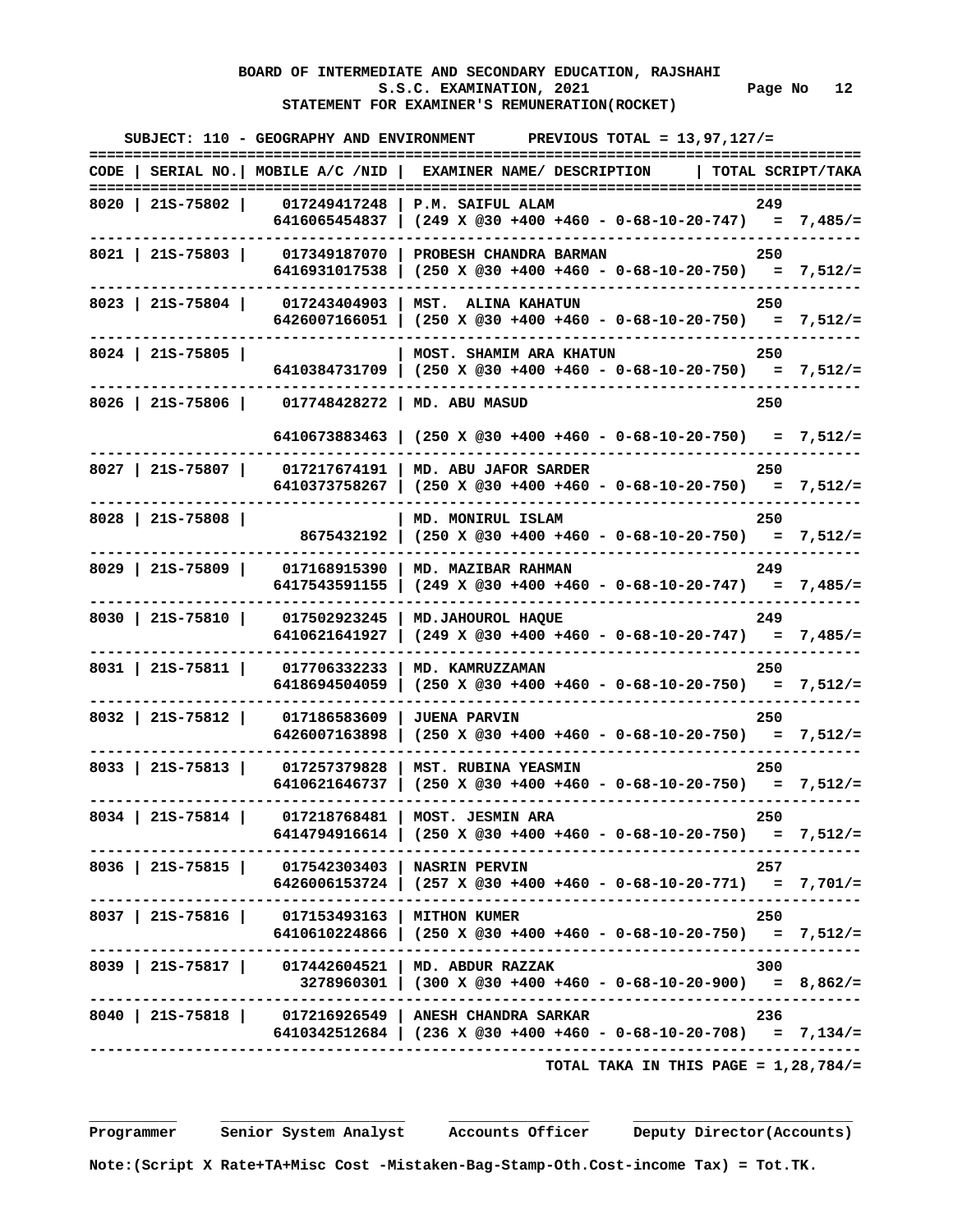#### **BOARD OF INTERMEDIATE AND SECONDARY EDUCATION, RAJSHAHI S.S.C. EXAMINATION, 2021 Page No 13 STATEMENT FOR EXAMINER'S REMUNERATION(ROCKET)**

|                    | SUBJECT: 110 - GEOGRAPHY AND ENVIRONMENT           | PREVIOUS TOTAL = $15,25,911/$ =                                                                                                                |                   |
|--------------------|----------------------------------------------------|------------------------------------------------------------------------------------------------------------------------------------------------|-------------------|
|                    |                                                    | CODE   SERIAL NO.   MOBILE $A/C$ /NID   EXAMINER NAME/ DESCRIPTION                                                                             | TOTAL SCRIPT/TAKA |
| 8041   21S-75819   | 017431259227                                       | <b>SHANDHA RANI</b><br>6415066630865   $(242 \times 030 + 400 + 460 - 0 - 68 - 10 - 20 - 726) = 7,296/=$                                       | 242               |
| $8042$   215-75820 | 017195327780                                       | NAYAN KUMAR MONDAL<br>6415095651224   (257 X @30 +400 +460 - 0-68-10-20-771) = 7,701/=                                                         | 257               |
|                    | 8043   215-75821   017529608112  <br>6418694504011 | MST. MOSTAKIMA KHANOM<br>$(248 \times @30 +400 +460 - 0-68-10-20-744) = 7,458/=$                                                               | 248               |
| $8045$   21S-75822 | 017327408029<br>6415095635527                      | MD. TARIKUL ISLAM<br>$(250 \t X \t 230 + 400 + 460 - 0 - 68 - 10 - 20 - 750) = 7,512/=$                                                        | 250               |
| $8048$   215-75823 | 017285058681<br>6416910447774                      | MD SALIM UDDIN<br>$(250 \t X \t 230 + 400 + 460 - 0 - 68 - 10 - 20 - 750) = 7,512/z$                                                           | 250               |
| $8049$   215-75824 | 017197342838<br>6414720037943                      | ASHIT KUMAR MONDOL<br>$(250 \t X \t 230 + 400 + 460 - 0 - 68 - 10 - 20 - 750) = 7,512/z$                                                       | 250               |
| 8050   215-75825   | 017379396512<br>6416065448759                      | MST. SARIFUN NESA<br>$(250 \t X \t 230 + 400 + 460 - 0 - 68 - 10 - 20 - 750) = 7,512/=$                                                        | 250               |
| $8056$   21S-75826 | 019383854034  <br>6416910779731                    | MD ABUL KASHEM<br>$(250 \t{X} @30 +400 +460 - 0-68-10-20-750) = 7,512/z$                                                                       | 250               |
| $8057$   21S-75827 | 017332803050<br>6417577596435                      | RAMKAMAL CHANDRA MONDAL<br>$(250 \t X \t @30 +400 +460 - 0-68-10-20-750) = 7,512/=$                                                            | 250               |
| 8058   215-75828   | 017372730638<br>6416065454875                      | AHIDUL ISLAM<br>$(252 \t X \t @30 +400 +460 - 0-68-10-20-756) = 7,566/=$                                                                       | 252               |
| $8059$   21S-75829 | 017214121913<br>6410321827060                      | ANJANA RANI                                                                                                                                    | 250               |
| $8061$   21S-75830 | 017199450259<br>6416065448758                      | MD. ABDUL JALIL<br>$(200 \times @30 +400 +460 - 0-68-10-20-600) = 6,162/=$                                                                     | 200               |
| 8062   215-75831   | 015590320510                                       | MD. MAMUNUR RASHID PK.<br>$2697556385263$   (200 X @30 +400 +460 - 0-68-10-20-600) = 6,162/=                                                   | 200               |
|                    |                                                    | 8065   21S-75832   017294530409   MD. TOZAMMEL HOQUE<br>6418694506582   (200 X @30 +400 +460 - 0-68-10-20-600) = 6,162/=                       | 200               |
|                    |                                                    | 8066   21S-75833   018679154079   MST. MAHAFOJA SULTANA<br>6414712200769   (200 X @30 +400 +460 - 0-68-10-20-600) = 6,162/=                    | 200               |
|                    | 8068   21S-75834   017250845709   MD. AL-MAMUN     | $6417586620732$   $(289 \t{X} \t@30 +400 +460 - 0-68-10-20-867) = 8,565/=$<br>------------------------------                                   | 289               |
|                    |                                                    | 7503   21S-75835   017978842119   MD. KHALILUR RAHMAN<br>6911535199518   $(250 \t{X} \t{0}30 + 400 + 460 - 50 - 68 - 10 - 20 - 750) = 7,462/z$ | 250               |
|                    |                                                    |                                                                                                                                                |                   |

 **TOTAL TAKA IN THIS PAGE = 1,23,280/=**

 **Programmer Senior System Analyst Accounts Officer Deputy Director(Accounts)**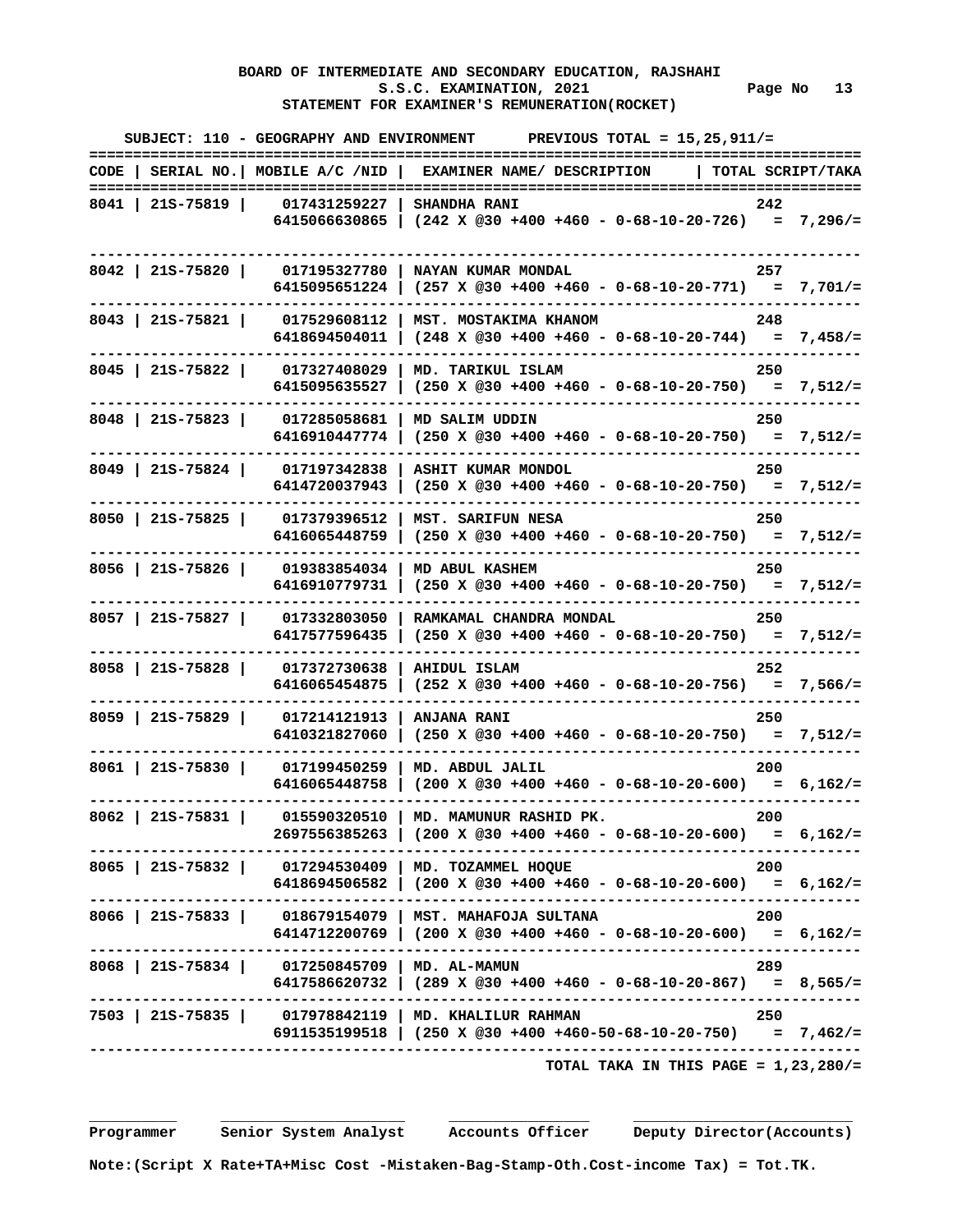# **BOARD OF INTERMEDIATE AND SECONDARY EDUCATION, RAJSHAHI**  S.S.C. EXAMINATION, 2021 Page No 14  **STATEMENT FOR EXAMINER'S REMUNERATION(ROCKET)**

| ===================== | SUBJECT: 110 - GEOGRAPHY AND ENVIRONMENT             | PREVIOUS TOTAL = $16, 49, 191/$ =                                                                                        |                   |
|-----------------------|------------------------------------------------------|--------------------------------------------------------------------------------------------------------------------------|-------------------|
|                       | $CODE$   SERIAL NO.   MOBILE A/C /NID                | EXAMINER NAME/ DESCRIPTION                                                                                               | TOTAL SCRIPT/TAKA |
| 7505   21S-75836      |                                                      | MD. AHSAN HABIB<br>7612234871794   (250 X @30 +400 +460 - 0-68-10-20-750) = 7,512/=                                      | 250               |
| 7506   21S-75837      | <b>017164444274</b><br>7622204985850                 | MD. ALIF UDDIN<br>$(250 \t X \t @30 +400 +460 - 0-68-10-20-750) = 7,512/=$                                               | 250               |
| 7508   215-75838      | 017156239530<br>7618385230798                        | MOST. SALMA PAPIA<br>$(251 \t X \t @30 +400 +460 - 0-68-10-20-753) = 7,539/=$                                            | 251               |
| 7509   21S-75839      | 017184757703<br>8819443787256                        | MD. ROFIQUL ISLAM<br>$(250 \t X \t @30 +400 +460 - 0-68-10-20-750) = 7,512/=$                                            | 250               |
| 7510   21S-75840      | 017098446244<br>7613984554083                        | MD. JAHIDUL ISALM<br>$(250 \t X \t 230 + 400 + 460 - 0 - 68 - 10 - 20 - 750) = 7,512/=$                                  | 250               |
| 7511 215-75841        | 017341200105<br>7613984549417                        | MST. ESRAT JAHAN KHATUN                                                                                                  | 245               |
| 7512   21S-75842      | 017894795477<br>7787981120                           | MST. SULTANA PARVIN<br>$(250 \t X \t 230 + 400 + 460 - 0 - 68 - 10 - 20 - 750) = 7,512/=$                                | 250               |
|                       | 7513   21S-75843   018509008302<br>19797611979684721 | MD. MUKUL HOSSAIN<br>$(257 \t X \t @30 +400 +460 - 0-68-10-20-771) = 7,701/=$                                            | 257               |
| 7516   21S-75844      | 017274481578<br>7623902507958                        | NAHIDA AKTER BANU<br>$(250 \t X \t @30 +400 +460 - 0-68-10-20-750) = 7,512/=$                                            | 250               |
| 7517   21S-75845      | 017257682802<br>7613973594729                        | MD. ABU TALEB<br>$(250 \times @30 +400 +460 - 0-68-10-20-750) = 7,512/=$                                                 | 250               |
| 7521   21S-75846      | 019220853188<br>7615543371629                        | MD. RIPON BISWAS<br>$(250 \t X \t 230 + 400 + 460 - 0 - 68 - 10 - 20 - 750) = 7,512/=$                                   | 250               |
| 7525   21S-75847      | 018602555479<br>7623307708130                        | MD. SABBIR AHEMED<br>$(250 \t X \t @30 +400 +460 - 0-68-10-20-750) = 7,512/=$                                            | 250               |
| 7528   21S-75848      | 017106449693<br>7615577100313                        | MOHAMMAD HABIBUR RAHMAN<br>$(250 \t X \t @30 +400 +460 - 0-68-10-20-750) = 7,512/=$                                      | 250               |
| 7531   21S-75849      |                                                      | MOST. MOUSUMI AKTHAR<br>$4166356869$ (250 X @30 +400 +460 - 0-68-10-20-750) = 7,512/=                                    | - 250             |
|                       |                                                      | 7002   21S-75850   017760520735   KM SHAFIQUL ISLAM<br>8819487736502   (250 X @30 +450 +460 - 0-68-10-20-750) = 7,562/=  | 250               |
|                       |                                                      | 7003   21S-75851   017729184468   MD. ABDUL KHALEQUE<br>$8815015867644$ (250 X @30 +450 +460 - 0-68-10-20-750) = 7,562/= | 250               |
|                       | 7004   21S-75852   017211061810   MD. RAMJAN ALI     | 8819494628601   (200 X @30 +450 +460 - 0-68-10-20-600) = 6,212/=                                                         | 200               |
|                       |                                                      | TOTAL TAKA IN THIS PAGE = $1,26,585/$ =                                                                                  |                   |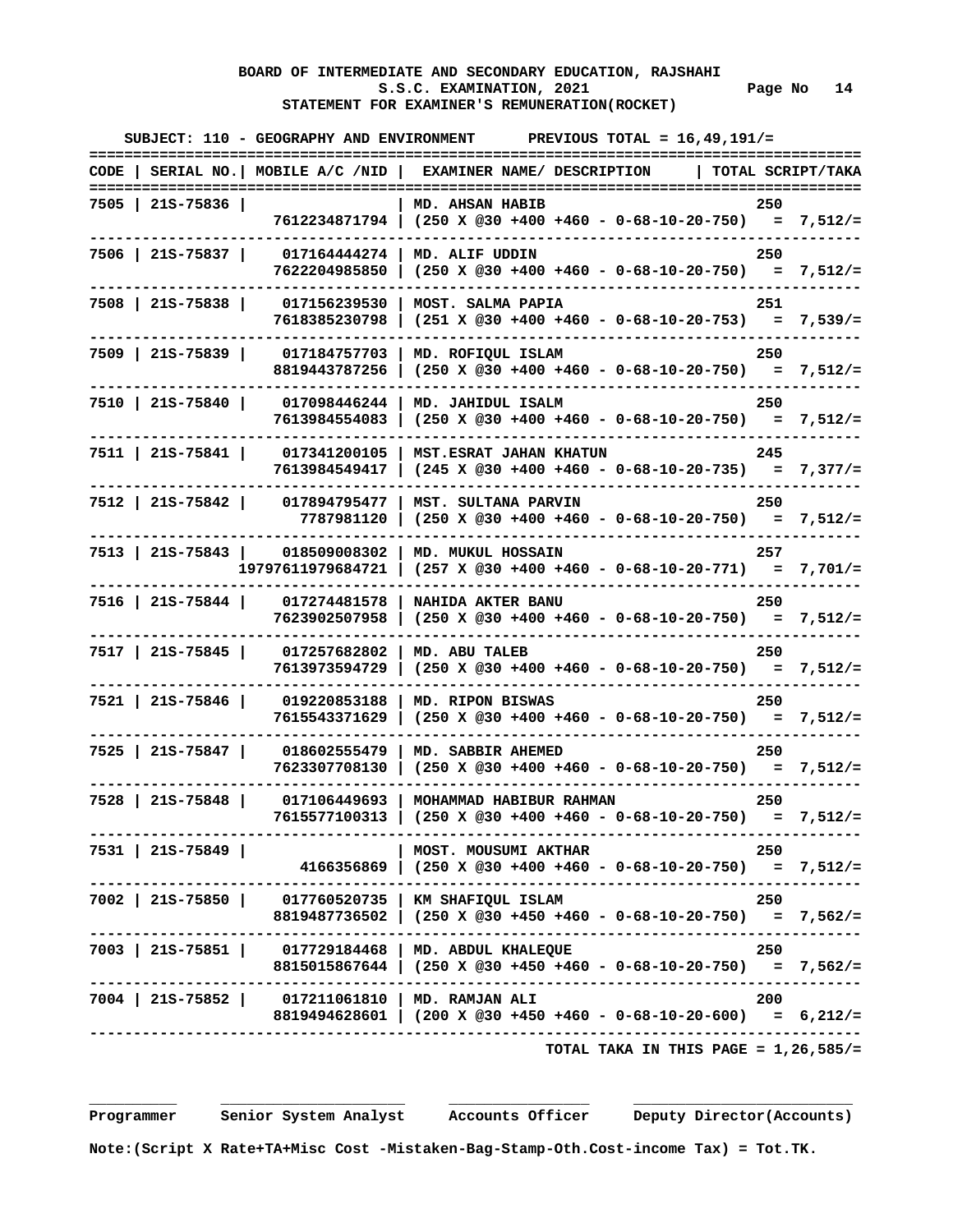# **BOARD OF INTERMEDIATE AND SECONDARY EDUCATION, RAJSHAHI**  S.S.C. EXAMINATION, 2021 Page No 15  **STATEMENT FOR EXAMINER'S REMUNERATION(ROCKET)**

|                    |                                               | SUBJECT: 110 - GEOGRAPHY AND ENVIRONMENT PREVIOUS TOTAL = $17.75.776/$ =                                                                                                   |
|--------------------|-----------------------------------------------|----------------------------------------------------------------------------------------------------------------------------------------------------------------------------|
|                    |                                               | CODE   SERIAL NO.   MOBILE A/C /NID   EXAMINER NAME/ DESCRIPTION<br>TOTAL SCRIPT/TAKA                                                                                      |
|                    |                                               | 7006   21S-75853   017332768489   MD. ALAMGIR HOSSAIN<br>250<br>8819421823209   (250 X @30 +450 +460 - 0-68-10-20-750) = 7,562/=                                           |
| 7007   21S-75854   | 8816712447731                                 | 019127676730   MD. ABDUL ALIM<br>250<br>  (250 X @30 +450 +460 - 0-68-10-20-750) = 7,562/=                                                                                 |
|                    | 7009   21S-75855   017161225086               | MD. ABU HASHIM<br>247<br>8819412703119   $(247 \times @30 +450 +460 - 0-68-10-20-741) = 7,481/z$                                                                           |
| 7010   21S-75856   | 017417830351<br>8817894380833                 | MOST. AYSHA KHATUN<br>250<br>$(250 \times @30 +450 +460 - 0-68-10-20-750) = 7,562/=$                                                                                       |
| 7011   21S-75857   | 018213044927<br>8816765390305                 | MD. ZABED ALI<br>250<br>$(250 \t X \t 230 + 450 + 460 - 0 - 68 - 10 - 20 - 750) = 7,562/=$                                                                                 |
| 7012   215-75858   | 017124448625 1<br>8816787434298               | <b>SHAHARA PARVIN</b><br>246                                                                                                                                               |
| 7013   21S-75859   | 019171265678<br>8816166009021                 | MD. AKTAR HOSSEN<br>250<br>$(250 \t X \t @30 +450 +460 - 0-68-10-20-750) = 7,562/=$                                                                                        |
| 7015   21S-75860   | 017408887499<br>8818910008593                 | RANAJIT KUMAR URAW<br>250<br>$(250 \t X \t 230 + 450 + 460 - 0 - 68 - 10 - 20 - 750) = 7,562/=$                                                                            |
| 7016   21S-75861   | 017137473649                                  | MOHAMMAD SHAHIN<br>250<br>$4613578840$ (250 X @30 +450 +460 - 0-68-10-20-750) = 7,562/=                                                                                    |
| 7018   21S-75862   |                                               | MD. ZAHANGIR ALAM<br>250<br>8811140229444   (250 X @30 +450 +460 - 0-68-10-20-750) = 7,562/=                                                                               |
| 7019   21S-75863   | 017233209776<br>8819494744749                 | MD. TARIKUL ISLAM<br>250<br>$(250 \times @30 +450 +460 - 0-68-10-20-750) = 7,562/=$                                                                                        |
|                    | 7020   215-75864   017137182981               | MST. SHAFALY KHATUN<br>278<br>$1012785289635$   $(278 \times @30 +450 +460 - 0-68-10-20-834) = 8,318/=$                                                                    |
| $7022$   215-75865 | 017427037919 1                                | MD. NAZRUL ISLAM<br>271<br>8815025771871   $(271 \times @30 +450 +460 - 0-68-10-20-813) = 8,129/=$<br>.---------------------------------                                   |
|                    |                                               | 7024   21S-75866   017472381155   MST. RABEYA KHATON<br>250<br>$8817877328148$   $(250 \t{X} @30 +450 +460 - 0-68-10-20-750) = 7,562/=$<br>------------------------------- |
|                    |                                               | 7026   21S-75867   019048149652   MD. SHAHADAT HOSSAIN<br>250<br>8819451928595   (250 X @30 +450 +460 - 0-68-10-20-750) = 7,562/=                                          |
|                    | 7027   21S-75868   017364543981   ANZUMAN ARA | 250<br>8816712456020   $(250 \tImes 930 + 450 + 460 - 0 - 68 - 10 - 20 - 750) = 7,562/z$                                                                                   |
|                    |                                               | 7028   21S-75869   017246203542   MD. SELIM REJA KHANDOKER<br>250<br>$19758826103613536$ (250 X @30 +450 +460 - 0-68-10-20-750) = 7,562/=                                  |
|                    |                                               | TOTAL TAKA IN THIS PAGE = $1,29,688/$ =                                                                                                                                    |

 **Programmer Senior System Analyst Accounts Officer Deputy Director(Accounts)** 

 **Note:(Script X Rate+TA+Misc Cost -Mistaken-Bag-Stamp-Oth.Cost-income Tax) = Tot.TK.**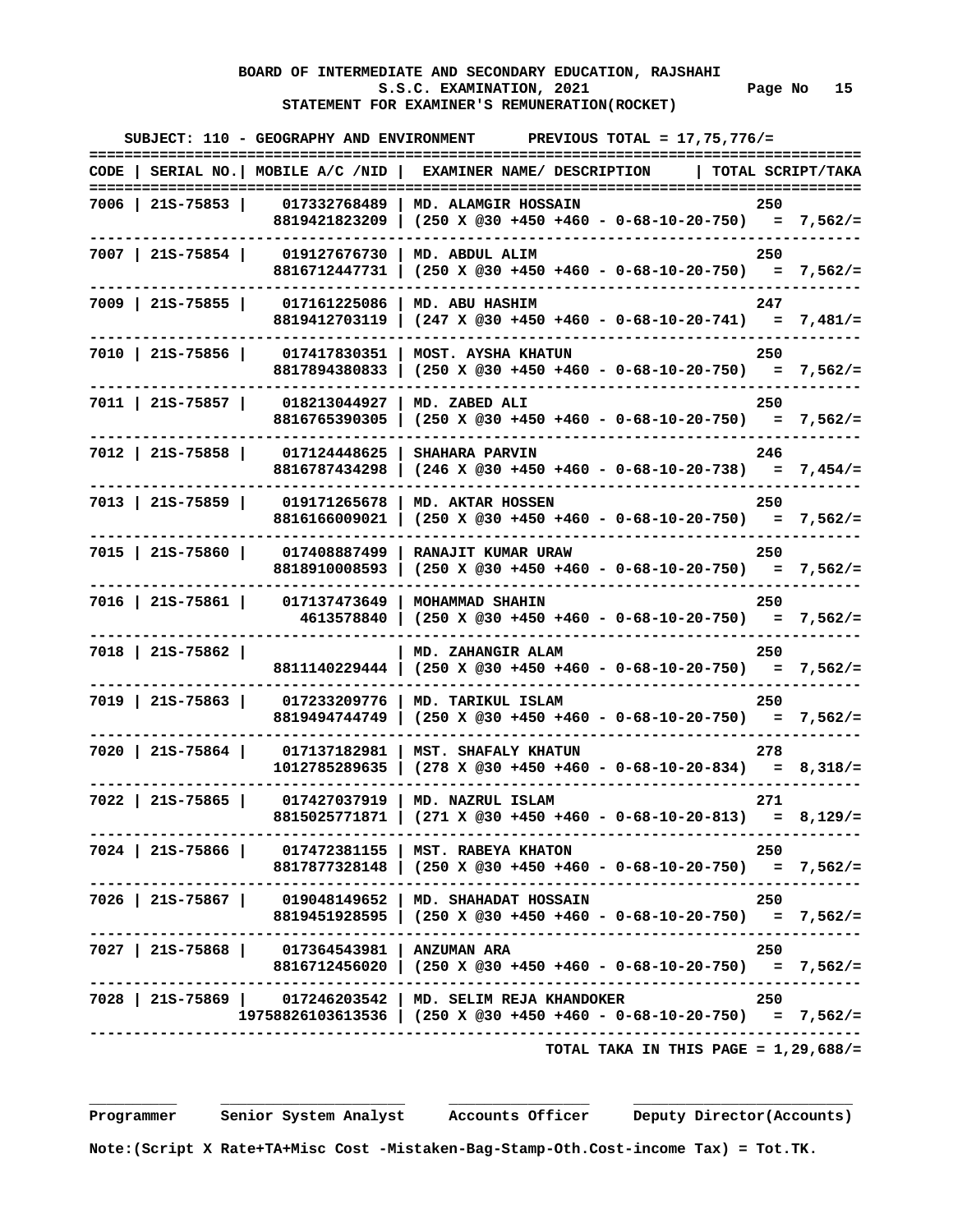# **BOARD OF INTERMEDIATE AND SECONDARY EDUCATION, RAJSHAHI**  S.S.C. EXAMINATION, 2021 **Page No** 16  **STATEMENT FOR EXAMINER'S REMUNERATION(ROCKET)**

|                    | SUBJECT: 110 - GEOGRAPHY AND ENVIRONMENT         | PREVIOUS TOTAL = $19,05,464/$ =                                                                               |                   |
|--------------------|--------------------------------------------------|---------------------------------------------------------------------------------------------------------------|-------------------|
|                    | $CODE$   SERIAL NO.   MOBILE A/C /NID            | EXAMINER NAME/ DESCRIPTION                                                                                    | TOTAL SCRIPT/TAKA |
| 7029   21S-75870   | 017240770984                                     | MOST. SHAHNAJ PARVIN                                                                                          | 250               |
|                    |                                                  | 8819451914258   (250 X @30 +450 +460 - 0-68-10-20-750) = 7,562/=                                              |                   |
| $6501$   21S-75871 | 017182423311                                     | MST. NAZMA AKTER                                                                                              | 262               |
|                    | 1025405889481                                    | $(262 \times @30 +450 +460 - 0-68-10-20-786) = 7,886/=$                                                       |                   |
| $6502$   215-75872 | 017164076645                                     | S. M GOLAM OHAB                                                                                               | 269               |
|                    | 1012738682393                                    |                                                                                                               |                   |
| 6504   21S-75873   | 017204136144                                     | MST. FIROJA BEGUM                                                                                             | 262               |
|                    | 1022010087391                                    | $(262 \times @30 +450 +460 - 0-68-10-20-786) = 7,886/=$                                                       |                   |
| $6505$   21S-75874 | 017129751665                                     | MD. SAIFUL ISLAM                                                                                              | 267               |
|                    | 1018857717918                                    | $(267 \times @30 +450 +460 - 0-68-10-20-801) = 8,021/=$                                                       |                   |
| $6506$   21S-75875 | 017240204956                                     | MD. ABDUL MOZID SARKER                                                                                        | 262               |
|                    | 1015413554493                                    | $(262 \t X \t 030 + 450 + 460 - 0 - 68 - 10 - 20 - 786) = 7,886/=$                                            |                   |
| $6507$   21S-75876 | 017228482221                                     | MD. MOSTAFIZAR RAHMAN                                                                                         | 251               |
|                    | 1028802622243                                    | $(251 \t X \t @30 +450 +460 - 0-68-10-20-753) = 7,589/=$                                                      |                   |
| 6511   21S-75877   | 017259335666                                     | MD. KHALILUR RAHMAN                                                                                           | 246               |
|                    | 1012795082768                                    | $(246 \times @30 +450 +460 - 0-68-10-20-738) = 7,454/=$                                                       |                   |
| 6512   215-75878   | 017271333626                                     | MD. ABDUL BASHED                                                                                              | 247               |
|                    | 1028807703206                                    | $(247 \times @30 +450 +460 - 0-68-10-20-741) = 7,481/=$                                                       |                   |
| $6514$   21S-75879 | 019138474051                                     | MD. RAHMOTUL BARI                                                                                             | 250               |
|                    | 1028807703481                                    | $(250 \t X \t @30 +450 +460 - 0-68-10-20-750) = 7,562/=$                                                      |                   |
| 6517   21S-75880   | 015591967946                                     | MD. ABDUL BASET                                                                                               | 250               |
|                    | 1010681044891                                    | $(250 \t X \t 230 + 450 + 460 - 0 - 68 - 10 - 20 - 750) = 7,562/=$                                            |                   |
| $6518$   21S-75881 | 017280552059                                     | MD. IDRIS ALI                                                                                                 | 250               |
|                    | 1018551869923                                    | $(250 \t X \t @30 +450 +460 - 0-68-10-20-750) = 7,562/=$                                                      |                   |
| $6519$   21S-75882 | 017182265617                                     | KHANDAKER SALAHUDDIN AHMAED                                                                                   | - 270             |
|                    | 1013367717207                                    | $(270 \times @30 +450 +460 - 0-68-10-20-810) = 8,102/=$                                                       |                   |
|                    | 6520   21S-75883   017245059624   MD.ABDUL MAZED |                                                                                                               | 250               |
|                    |                                                  | $1012060304507$ $(250 \t{X} @30 +450 +460 - 0-68-10-20-750) = 7,562/=$<br>----------------------------------- |                   |
|                    |                                                  | 6521   21S-75884   017398867249   MD. MOKTHER HOSSEN AKONDO                                                   | 254               |
|                    |                                                  | $1028513116203$   (254 X @30 +450 +460 - 0-68-10-20-762) = 7,670/=                                            |                   |
|                    |                                                  | 6522   21S-75885   017144218116   MD. MIZANUR RAHAN MIAH                                                      | 250               |
|                    |                                                  | 1015413571878   (250 X @30 +450 +460 - 0-68-10-20-750) = 7,562/=                                              |                   |
|                    |                                                  | 6523   21S-75886   017252456644   MD. GOLAM RABBANI                                                           | 261               |
|                    |                                                  | $1018517765877$   (261 X @30 +450 +460 - 0-68-10-20-783) = 7,859/=                                            |                   |
|                    |                                                  | TOTAL TAKA IN THIS PAGE = $1,31,281/$ =                                                                       |                   |

 **\_\_\_\_\_\_\_\_\_\_ \_\_\_\_\_\_\_\_\_\_\_\_\_\_\_\_\_\_\_\_\_ \_\_\_\_\_\_\_\_\_\_\_\_\_\_\_\_ \_\_\_\_\_\_\_\_\_\_\_\_\_\_\_\_\_\_\_\_\_\_\_\_\_** 

 **Programmer Senior System Analyst Accounts Officer Deputy Director(Accounts)** 

 **Note:(Script X Rate+TA+Misc Cost -Mistaken-Bag-Stamp-Oth.Cost-income Tax) = Tot.TK.**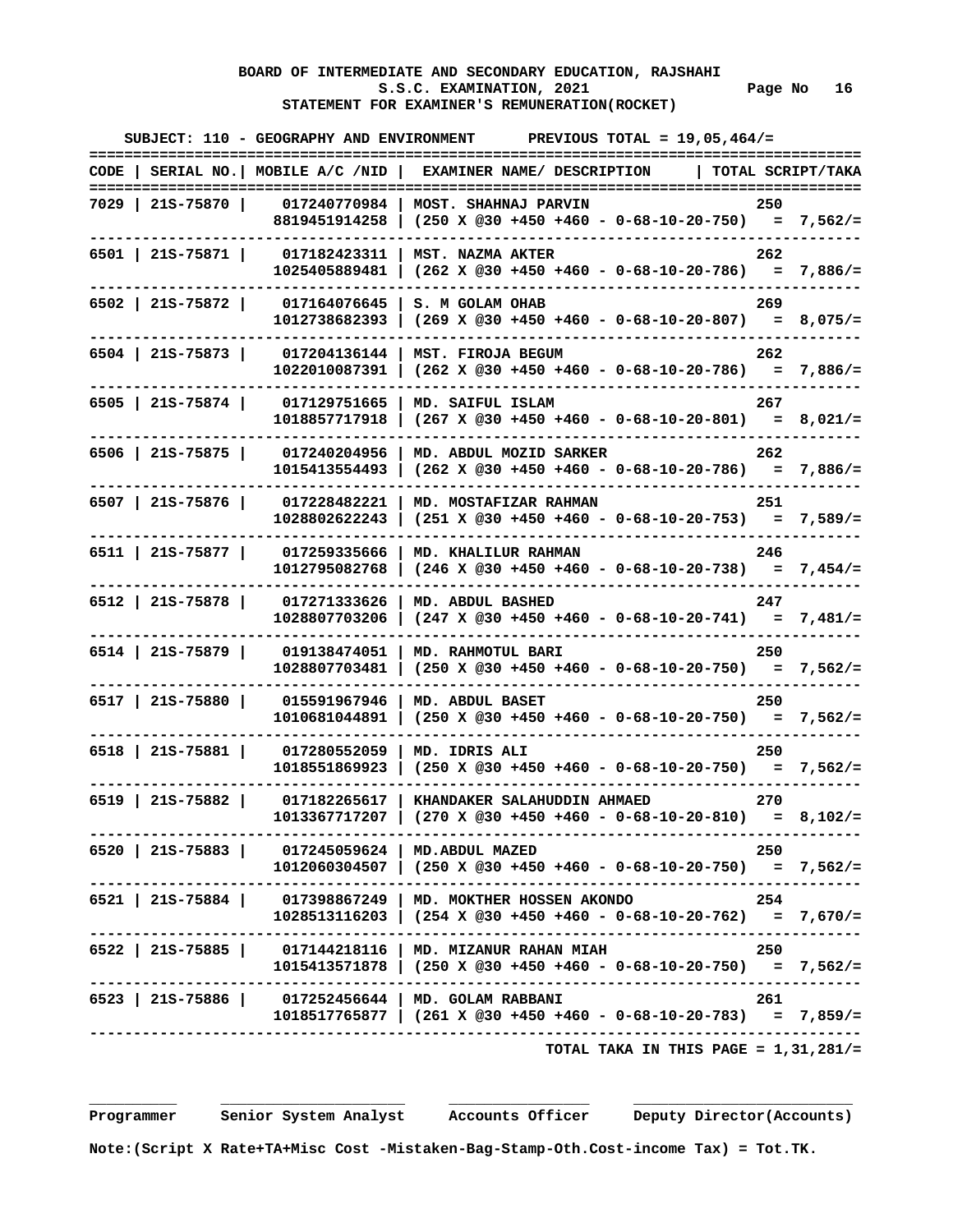# **BOARD OF INTERMEDIATE AND SECONDARY EDUCATION, RAJSHAHI**  S.S.C. EXAMINATION, 2021 **Page No** 17  **STATEMENT FOR EXAMINER'S REMUNERATION(ROCKET)**

|                    | SUBJECT: 110 - GEOGRAPHY AND ENVIRONMENT | PREVIOUS TOTAL = $20, 36, 745/$ =                                                                                                |                   |
|--------------------|------------------------------------------|----------------------------------------------------------------------------------------------------------------------------------|-------------------|
|                    | $CODE$   SERIAL NO.   MOBILE A/C /NID    | EXAMINER NAME/ DESCRIPTION                                                                                                       | TOTAL SCRIPT/TAKA |
| 6524   21S-75887   | 019312505008                             | Md. Golam Mostafa Pk                                                                                                             | 259               |
|                    | 1023309856628                            | $(259 \times @30 +450 +460 - 0-68-10-20-777) = 7,805/=$                                                                          |                   |
| $6525$   21S-75888 | 017196164409<br>1020607910449            | MD. MONOWAR HOSSAIN<br>$(252 \t X \t @30 +450 +460-50-68-10-20-756) = 7,566/=$                                                   | 252               |
| $6526$   21S-75889 | 018873155814<br>1015438764710            | MILAN CHANDRA ROY<br>$(251 \tX \t@30 +450 +460 - 0-68-10-20-753) = 7,589/=$                                                      | 251               |
| $6527$   21S-75890 | 017226471766<br>1019415641476            | MD. TOZMOL HOSSAIN<br>$(250 \t X \t @30 +450 +460-50-68-10-20-750) = 7,512/=$                                                    | 250               |
| $6528$   21S-75891 | 017309327598<br>1012034494708            | MD. JAHANGIR HOSSAIN<br>$(255 \t X \t 030 + 450 + 460 - 0 - 68 - 10 - 20 - 765) = 7,697/=$                                       | 255               |
| $6529$   21S-75892 | 017245540886<br>1018866874932            | MD. ALAUDDIN AUL AZAD                                                                                                            | 254               |
| 6530   21S-75893   | 017137724027<br>1018819894980            | <b>JAHANGIR ALAM</b><br>$(257 \t X \t @30 +450 +460 - 0-68-10-20-771) = 7,751/=$                                                 | 257               |
| $6534$   21S-75894 | 017217252433<br>1019494676865            | <b>MST.MASUDA KHATUN</b><br>$(272 \times @30 +450 +460 - 0-68-10-20-816) = 8,156/=$                                              | 272               |
| $6536$   21S-75895 | 017470819887<br>1018857718804            | MD. SHAHJAHAN ALI<br>$(250 \t X \t 230 + 450 + 460 - 0 - 68 - 10 - 20 - 750) = 7,562/=$                                          | 250               |
| $6537$   21S-75896 | 017107923627<br>1018543604542            | MD. KHAYRUZZAMAN MONDOULE<br>$(248 \times @30 +450 +460 - 0-68-10-20-744) = 7,508/=$                                             | 248               |
| 6538   215-75897   | 017168724639<br>1018819890389            | MD. ZAHIDUL ISLAM<br>$(252 \t X \t 230 + 450 + 460 - 0 - 68 - 10 - 20 - 756) = 7,616/=$                                          | 252               |
| $6539$   21S-75898 | 017909721730<br>1016784938924            | MD. AKRAM HOSSAIN<br>$(255 \times @30 +450 +460 - 0-68-10-20-765) = 7,697/=$                                                     | 255               |
| $6542$   21S-75899 | 017257961375<br>3256779467               | MD MOAZZEM HOSSAIN<br>$(250 \t X \t @30 +450 +460 - 0-68-10-20-750) = 7,562/=$                                                   | 250               |
|                    |                                          | 6543   21S-75900   019346602274   MD. ATRAJ ALI KABIRAJ<br>$1013381530807$   (253 X @30 +450 +460 - 0-68-10-20-759) = 7,643/=    | - 253             |
|                    |                                          | 6544   215-75901   017228819626   MONMOHON CHANDRA RAY<br>$1015485787551$ $(251 \t{X} @30 +450 +460 - 0-68-10-20-753) = 7,589/=$ | 251               |
|                    |                                          | 6545   21S-75902   017268084065   ASUTOSH KARMOKAR<br>1018877100759   (250 X @30 +450 +460 - 0-68-10-20-750) = 7,562/=           | 250               |
|                    |                                          | 6546   21S-75903   017470213547   MST. KOHINUR KHATUN<br>$1014047961478$   (250 X @30 +450 +460 - 0-68-10-20-750) = 7,562/=      | 250               |
|                    |                                          | TOTAL TAKA IN THIS PAGE = $1,30,047/$ =                                                                                          |                   |

 **\_\_\_\_\_\_\_\_\_\_ \_\_\_\_\_\_\_\_\_\_\_\_\_\_\_\_\_\_\_\_\_ \_\_\_\_\_\_\_\_\_\_\_\_\_\_\_\_ \_\_\_\_\_\_\_\_\_\_\_\_\_\_\_\_\_\_\_\_\_\_\_\_\_**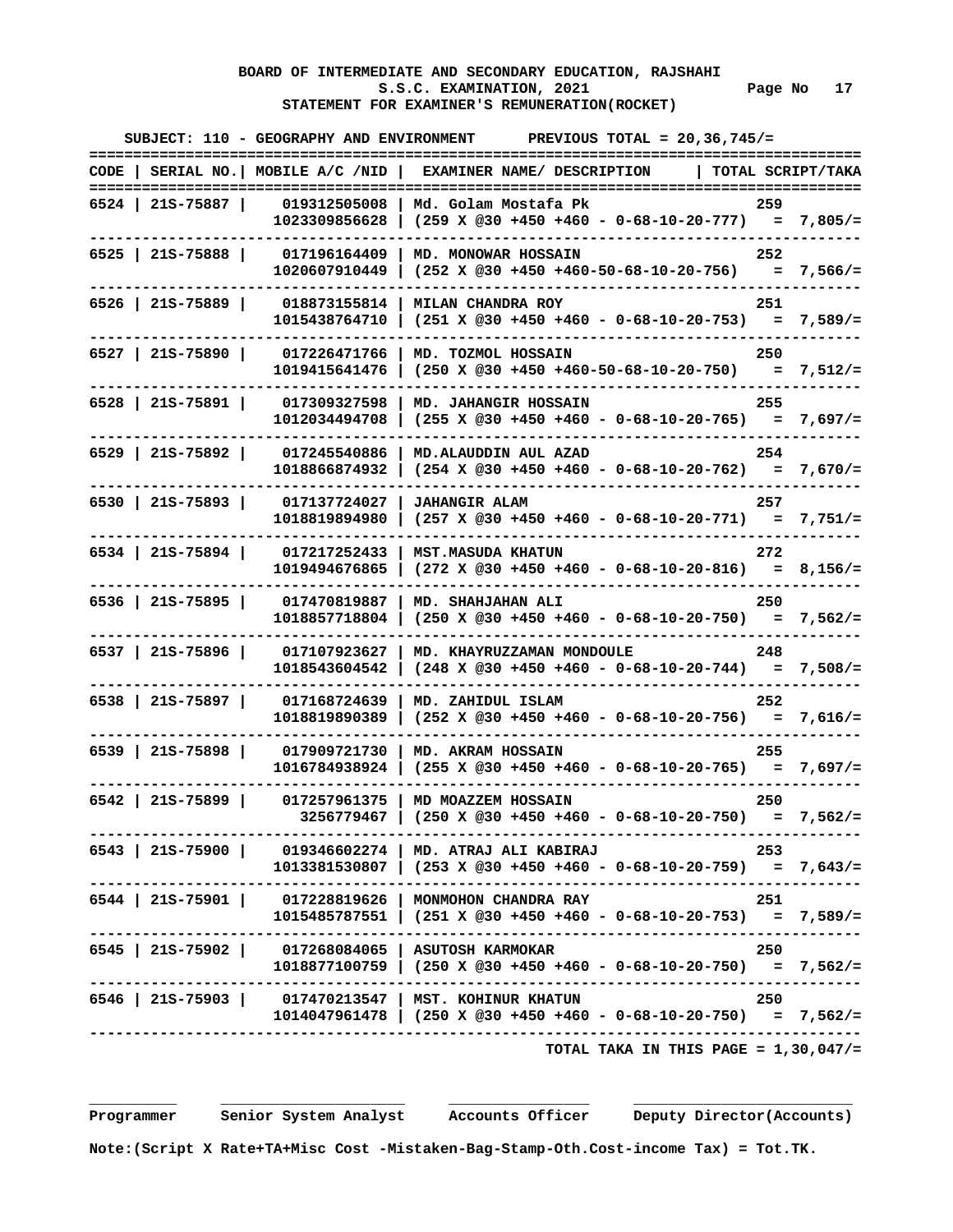# **BOARD OF INTERMEDIATE AND SECONDARY EDUCATION, RAJSHAHI**  S.S.C. EXAMINATION, 2021 Page No 18  **STATEMENT FOR EXAMINER'S REMUNERATION(ROCKET)**

|                    | SUBJECT: 110 - GEOGRAPHY AND ENVIRONMENT             | PREVIOUS TOTAL = $21,66,792/$ =                                                                                                                                            |                   |
|--------------------|------------------------------------------------------|----------------------------------------------------------------------------------------------------------------------------------------------------------------------------|-------------------|
|                    |                                                      | CODE   SERIAL NO.   MOBILE A/C /NID   EXAMINER NAME/ DESCRIPTION                                                                                                           | TOTAL SCRIPT/TAKA |
| 6547   21S-75904   |                                                      | 017409686258   GIBON CHANDRO ADHIKARI<br>$1022015140603$ (250 X @30 +450 +460 - 0-68-10-20-750) = 7,562/=                                                                  | 250               |
| $6548$   215-75905 | 017121435500<br>1018877073775                        | AMULLA CHANDRA MAHATO<br>$(252 \t X \t 230 + 450 + 460 - 0 - 68 - 10 - 20 - 756) = 7,616/=$                                                                                | 252               |
| $6550$   21S-75906 | 017124666961 l<br>1018847845395                      | NITTA RANJAN ROY<br>$(250 \t X \t @30 +450 +460 - 0-68-10-20-750) = 7,562/=$                                                                                               | 250               |
| $6551$   21S-75907 | 017122841506<br>1023302775915                        | <b>KHAIRUN NAHAR</b><br>$(250 \t X \t 230 + 450 + 460 - 0 - 68 - 10 - 20 - 750) = 7,562/=$                                                                                 | 250               |
| 6554   21S-75908   | 017374850100<br>1019463807588                        | MST. ANJUMANARA KHATUN<br>$(250 \t X \t 230 + 450 + 460 - 0 - 68 - 10 - 20 - 750) = 7,562/=$                                                                               | 250               |
| $6556$   21S-75909 | 018749989117  <br>1013367566177                      | BIMAL CHANDRA PK.<br>$(250 \t X \t 230 + 450 + 460 - 0 - 68 - 10 - 20 - 750) = 7,562/=$                                                                                    | 250               |
|                    | 6559   21S-75910   017504047646<br>19781012047387459 | <b>GOUTAM CHANDRA SHAHA</b><br>$(250 \t X \t 230 + 450 + 460 - 0 - 68 - 10 - 20 - 750) = 7,562/=$                                                                          | 250               |
| 6560   21S-75911   | 017665166773<br>1014088594037                        | MD. FERDOUS ALAM<br>$(250 \t X \t 230 + 450 + 460 - 0 - 68 - 10 - 20 - 750) = 7,562/=$                                                                                     | 250               |
| $6561$   21S-75912 | 017452797833<br>1028804625846                        | <b>MITA RANI MAZUMDER</b><br>$(250 \times @30 +450 +460 - 0-68-10-20-750) = 7,562/=$                                                                                       | 250               |
| $6562$   21S-75913 | 017145038225<br>1019494676075                        | MD. ROKANUZZAMAN<br>$(242 \times @30 +450 +460 - 0-68-10-20-726) = 7,346/=$                                                                                                | 242               |
| 6563   215-75914   | 017255446566<br>1015466830685                        | MD.FARID UDDIN<br>$(250 \times @30 +450 +460 - 0-68-10-20-750) = 7,562/=$                                                                                                  | 250               |
| $6566$   21S-75915 | 017464973343 1<br>1013354597436                      | MD. MASHUUR ALAM<br>$(250 \t X \t @30 +450 +460 - 0-68-10-20-750) = 7,562/=$                                                                                               | 250               |
| $6002$   21S-75916 | 017189498858                                         | MD. LUTFAR RAHMAN<br>$3827409501819$ (300 X @30 +450 +460 - 0-68-10-20-900) = 8,912/=<br>.--------------------------------                                                 | 300               |
|                    |                                                      | $6003$   21S-75917   016764450333   MD. SHAMSUL HAQUE<br>$3824706128841$ (300 X @30 +450 +460 - 0-68-10-20-900) = 8,912/=                                                  | 300               |
|                    |                                                      | $6004$   21S-75918   017260837271   MD. KHADEMUL ISLAM SARDAR<br>$1013381532700$ $(297 \t{X} @30 +450 +460 - 0-68-10-20-891) = 8,831/z$<br>------------------------------- | 297               |
|                    |                                                      | 6006   21S-75919   018819716420   MD. MAHMUDUL HAQUE<br>$3816147643671$   (300 X @30 +450 +460 - 0-68-10-20-900) = 8,912/=                                                 | 300               |
| $6007$   21S-75920 |                                                      | MD.MAJADUL ISLAM<br>$3815895479055$ (300 X @30 +450 +460 - 0-68-10-20-900) = 8,912/=                                                                                       | 300               |
|                    |                                                      | TOTAL TAKA IN THIS PAGE = $1,35,061/$ =                                                                                                                                    |                   |